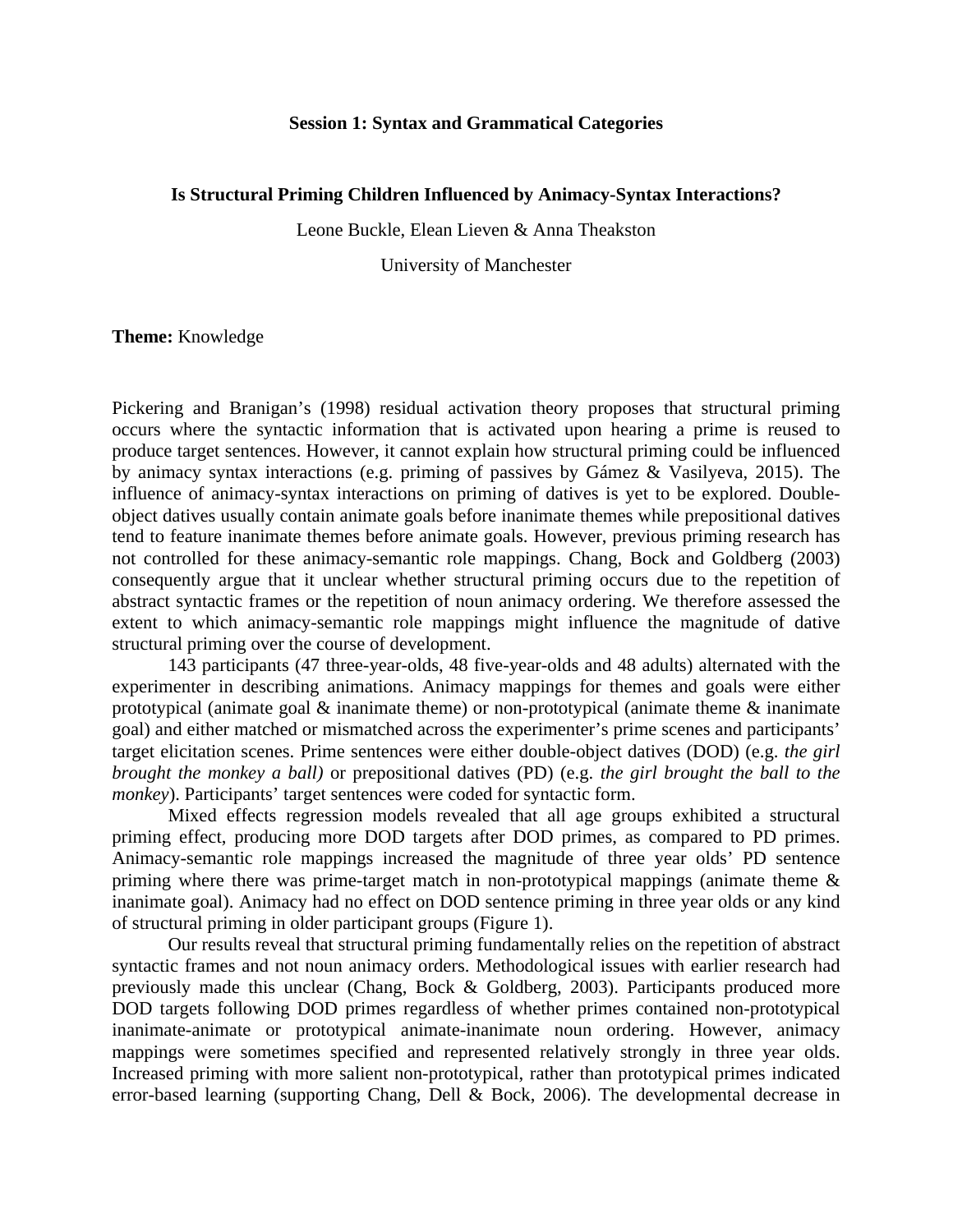error-based learning effects of animacy on priming may be due to older participants' increased exposure to non-prototypical sentences (consistent with Rowland, Chang, Ambridge, Pine & Lieven, 2012). Nevertheless, our findings from three year olds cannot be explained by Pickering and Branigan's (1998) residual activation theory since it does not suggest that semantic information could influence structural priming. Our results demonstrate the changing influence of animacy cues on sentence production through interactions with syntactic structure over the course of development. We therefore suggest that theories of structural priming should consider the possible role of animacy-syntax interactions.



Figure 1: The mean proportion of DOD responses following DOD and PD primes where primes contained either prototypical or non-prototypical animacy-semantic role mappings and these mappings were either matched or mismatched across primes and targets (*SE* in error bars).

#### **References**

- Chang, F., Bock, K., & Goldberg, A. E. (2003). Can thematic roles leave traces of their places?. *Cognition, 90*(1), 29-49
- Chang, F., Dell, G. S., & Bock, K. (2006). Becoming syntactic. *Psychological review*, *113*(2), 234.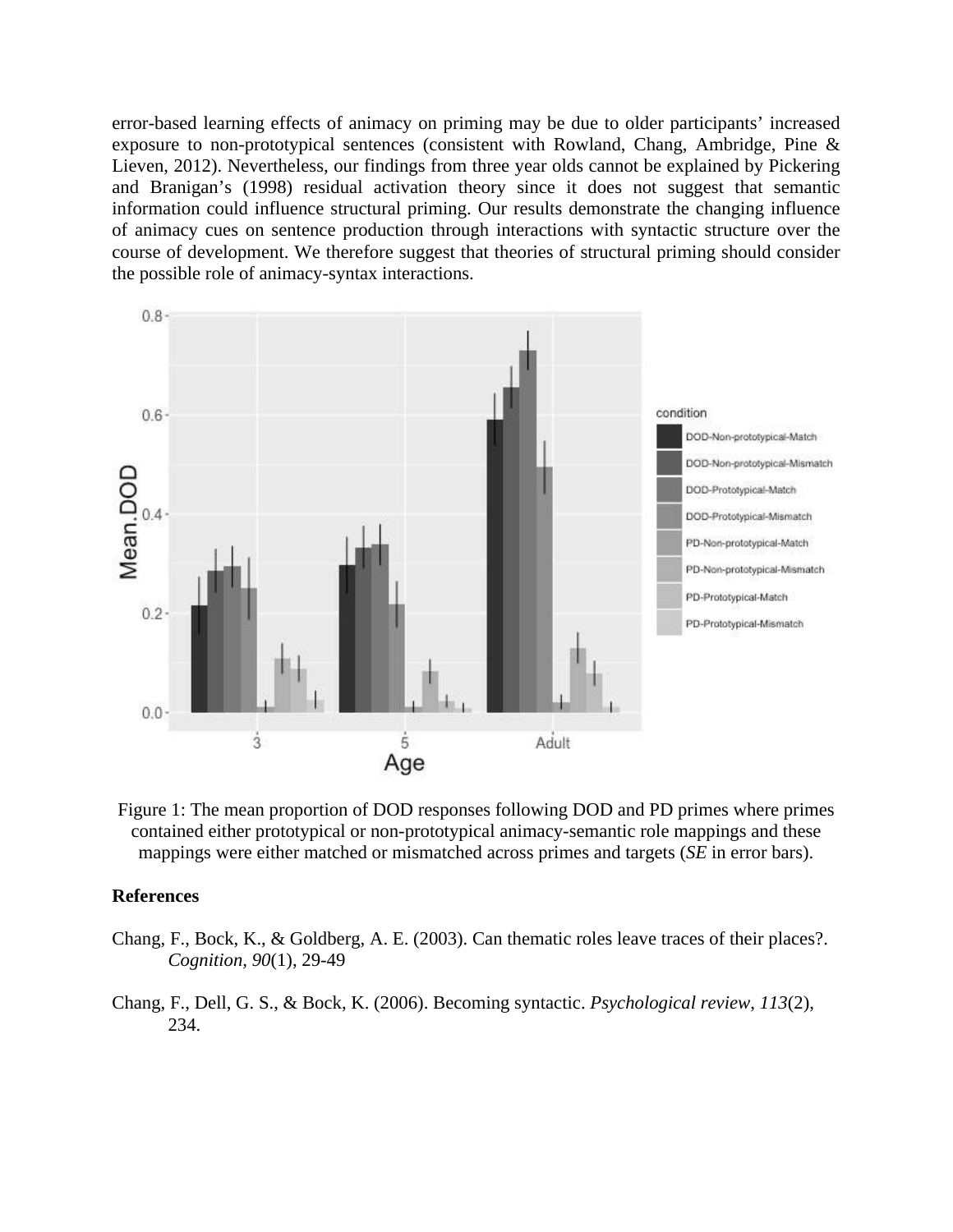- Gámez, P. B., & Vasilyeva, M. (2015). Exploring interactions between semantic and syntactic processes: The role of animacy in syntactic priming. *Journal of Experimental Child Psychology*, *138*, 15-30.
- Pickering, M. J., & Branigan, H. P. (1998). The representation of verbs: Evidence from syntactic priming in language production. *Journal of Memory and Language*, *39*(4), 633-651.
- Rowland, C. F., Chang, F., Ambridge, B., Pine, J. M., & Lieven, E. V. (2012). The development of abstract syntax: Evidence from structural priming and the lexical boost. *Cognition*, *125*(1), 49-63.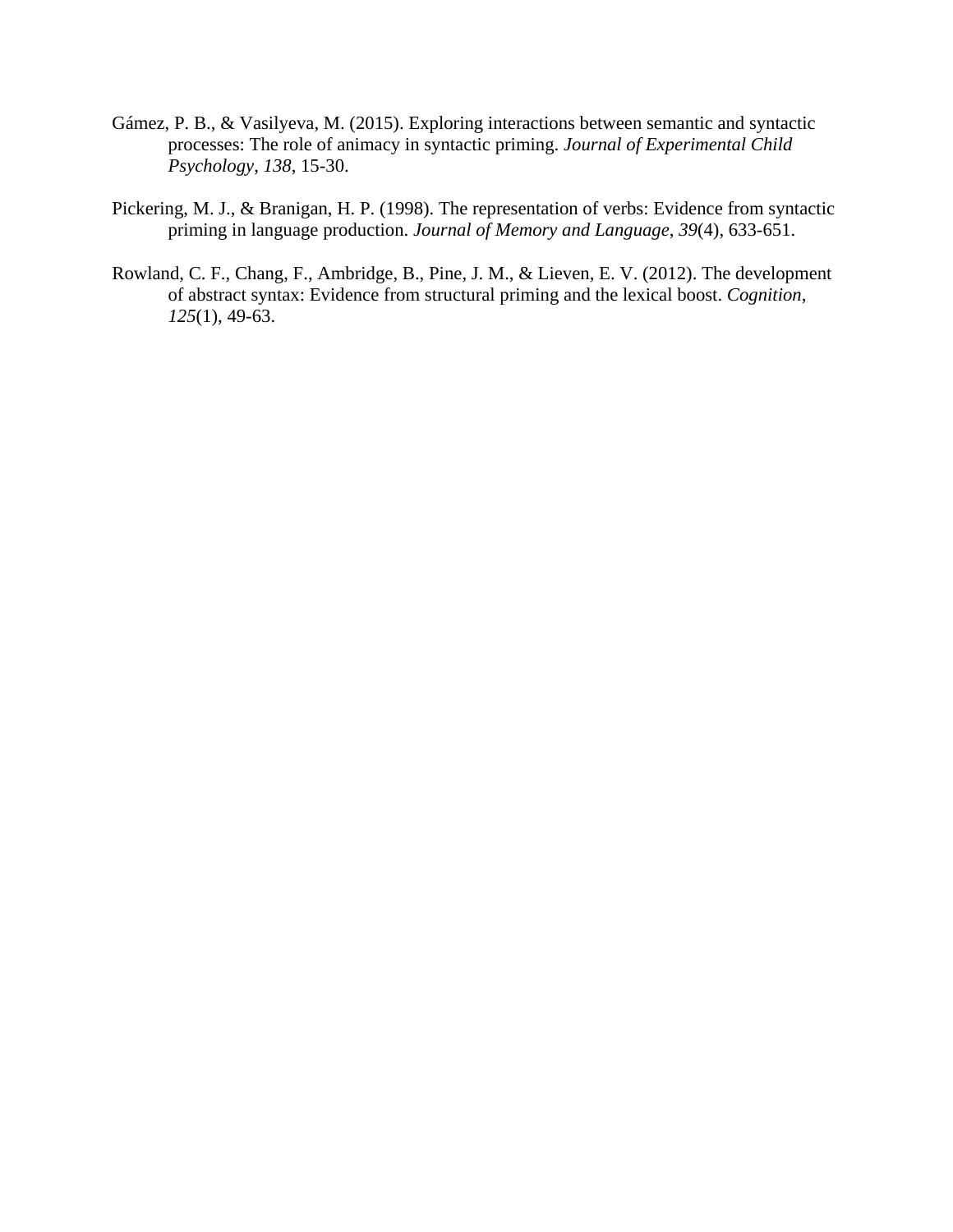## **The influence of animacy on children's online processing of restrictive relative clauses**

Ross Macdonald<sup>1</sup>, Ludovica Serratrice<sup>2</sup>, Silke Brandt<sup>3</sup>, Elena Lieven<sup>1</sup>, & Anna Theakston<sup>1</sup> <sup>1</sup>University of Manchester, <sup>2</sup>University of Reading, <sup>3</sup>Lancaster University

Subject relative clauses (SRCs, "the deer *that is chasing the cow"*) are typically processed more easily than object relative clauses (ORCs, "the deer *that the cow is chasing"*), but this difference is diminished by the presence of an inanimate head-noun in ORCs ("*the tractor that the cow is chasing*") (Mak, Vonk, & Schriefers, 2002). We investigated the influence of animacy on children's online processing of SRC and ORC sentences. Forty-eight English-speaking children (aged 4;5– 6;5) and 32 adults listened to sentences that varied in the animacy of the head-noun (Animate/Inanimate) and the type of relative clause (RC) used (SRC/ORC) (Table 1). Concurrently, participants saw two images depicting the same two agents, carrying out reversed actions (e.g. deer chasing cow/cow chasing deer, Figure 1) and were asked to choose the picture matching the sentence using a game-pad. We hypothesised that children would find ORC sentences more difficult in the animate condition than the inanimate condition. Participants' eye-movements were monitored to investigate online processing as a RC unfolds. Specifically, we focussed on anticipatory fixations after the onset of the RC ("*that…*"). We predicted more anticipatory looks to the picture matching a SRC-sentence in the animate condition compared to the inanimate condition.

Both child and adult participants were quicker to respond to SRC sentences and children were more accurate with SRCs (adult performance reached ceiling). As expected, children were significantly more accurate with ORCs with an inanimate head-noun rather than an animate head-noun, but animacy had no effect on the response time for ORCs.

Surprisingly, for SRCs, after the onset of the RC ("*that*…") children made more looks more quickly to the target in the inanimate rather than animate condition (Figure 2), suggesting greater anticipation for SRCs with inanimate head-nouns. Adults showed no preference for SRCs in the animate condition but they did in the inanimate condition, although this preference emerged earlier than it did with the children. These results appear counter-intuitive given children's performance in the forced-choice selection task. Children were more accurate with ORC sentences in the inanimate condition, yet during the RC they looked at the target less in this condition. The seemingly increased anticipation for SRCs in the inanimate condition may be due to surprisal at inanimate objects acting on animates, resulting in the inanimate SRC-image (e.g., the tractor chasing the cow) capturing more attention during the RC (or earlier in the case of adult participants). Alternatively, it may be due to the inanimate objects being more distinct from their animate competitors, making the SRC-image easier to identify more quickly, leading to earlier looks to this image. We are currently investigating these possibilities by repeating our experiment with animate-inanimate and inanimateinanimate pairs. If surprisal at inanimate agents led to our eye movement results, we would again expect more looks to the inanimate SRC-image, however if the effects were driven by the animateinanimate contrast we would expect more looks to the animate SRC-image. Regardless of the cause, our results show children's anticipatory fixations at RC-onset do not consistently predict performance.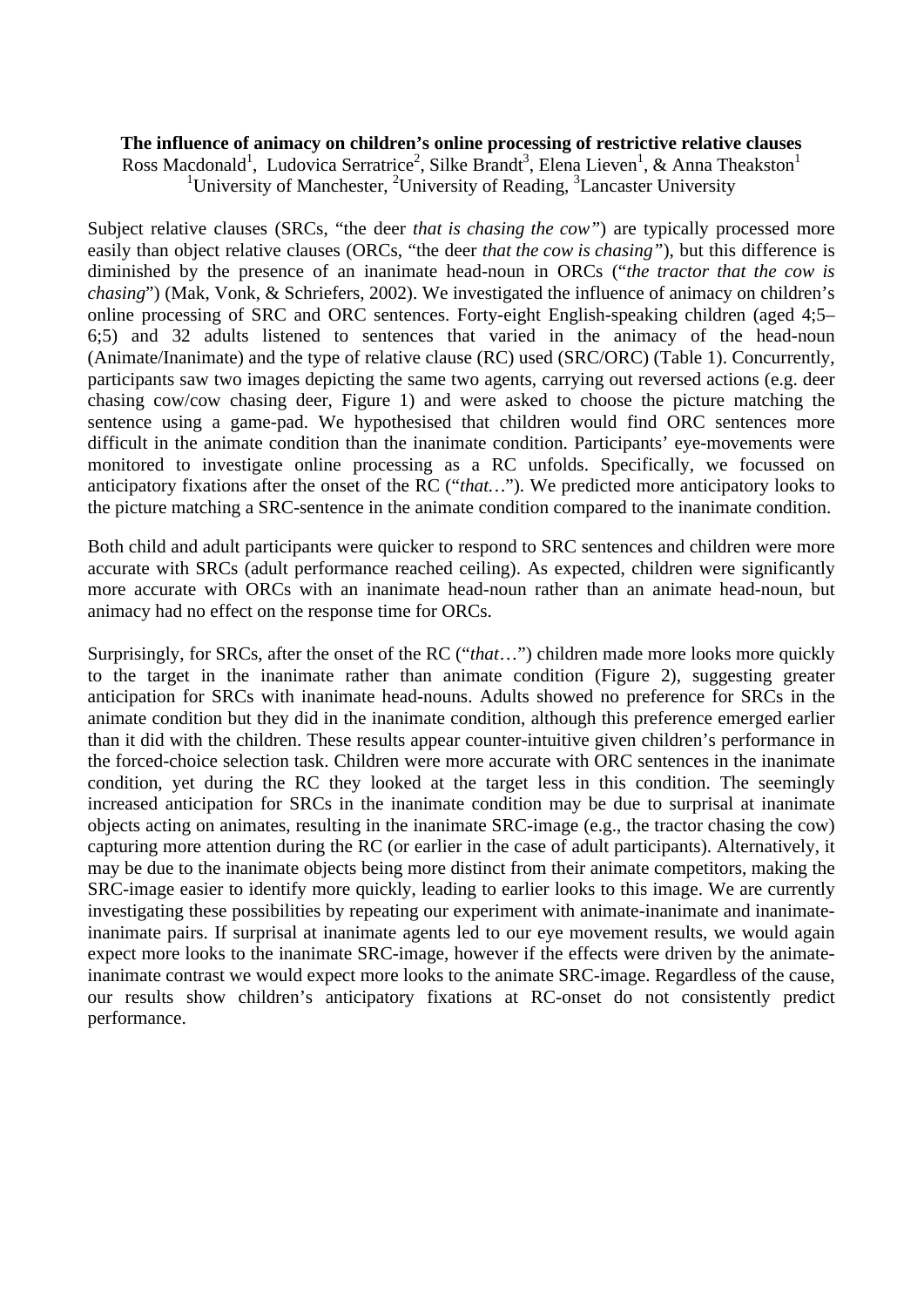#### **Table and Figures**

| <b>Relative Clause condition</b> | <b>Animacy condition</b>                            |                                                          |  |  |
|----------------------------------|-----------------------------------------------------|----------------------------------------------------------|--|--|
|                                  | Animate                                             | Inanimate                                                |  |  |
| <b>SRC</b>                       | "Where is the deer that is chasing"<br>the cow?"    | "Where is the tractor that is<br>chasing the cow?"       |  |  |
| <b>ORC</b>                       | "Where is the deer that the cow is"<br>$chasing?$ " | <i>Where is the tractor that the cow</i><br>is chasing?" |  |  |

Table 1. Example SRC and ORC sentences in the animate and inanimate conditions



*Fig 1: Animate and Inanimate condition images – The head nouns were "deer" and "tractor"*



*Fig 2: The proportion of looks to the target for children (a, b) and adults (c, d). Time 0 is the onset of the RC, e.g. "that is chasing the cow" (SRC) and "that the cow is chasing" (ORC). Mean RC duration was ~2500 ms.*

#### **Reference**

Mak, W. M., Vonk, W., & Schriefers, H. (2002). The influence of animacy on relative clause processing. *Journal of Memory and Language,* **47**, 50-68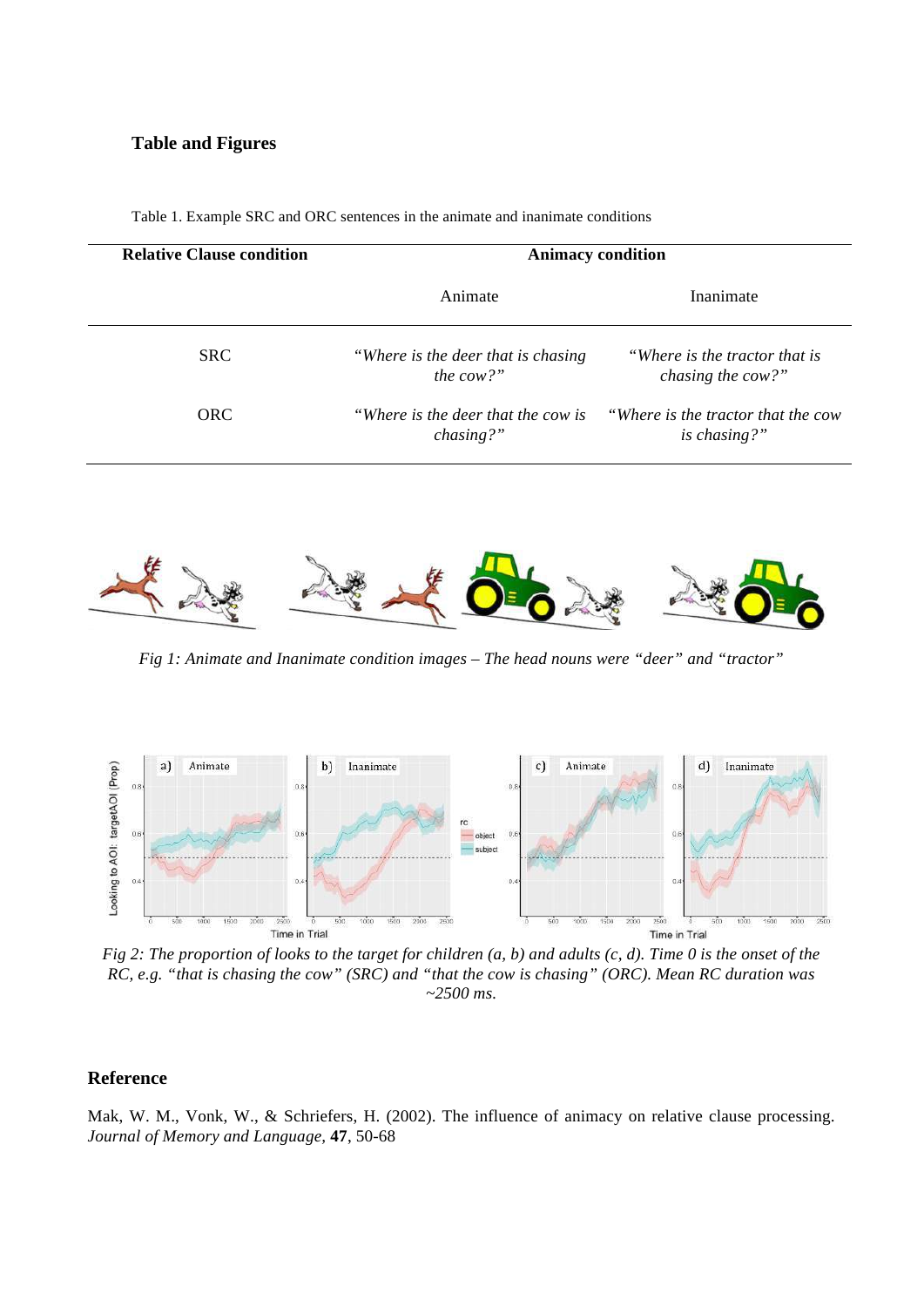#### **Cross-linguistic learning of word classes from distributional information.**

Daniel Freudenthal, Julian Pine & Fernand Gobet

#### University of Liverpool

A key question in Language Acquisition is how children learn word classes such as noun and verb. Previous research has shown that distributional information (the fact that nouns tend to be preceded by determiners and followed by verbs, while verbs tend to be preceded by pronouns and followed by determiners and nouns) is a powerful cue to learning these word classes. However, while mechanisms for distributional analysis are thought to be employed by language-learning children, computational versions of these mechanisms do not normally incorporate a developmental component and are not typically evaluated against child data.

Freudenthal et al. (2016) attempted to do this by embedding a variant of Redington et al.'s (1998) mechanism within a computational model of language acquisition (MOSAIC) that represents progressively longer (utterance-final) utterances and hence gradually expands the contexts available for distributional analysis. Using a measure of 'noun-richness' they showed that early child speech contains a far higher ratio of nouns to verbs than adult speech – supporting the notion that children develop a productive noun category before a productive verb category (see Fig. 1).

Simulations with MOSAIC showed that part of this early noun advantage can be explained through MOSAIC's learning biases – nouns tend to occur in utterance-final position and are thus relatively frequent in MOSAIC's early output. MOSAIC's distributional analysis mechanism was also able to build an early noun class that was sufficiently large to boost the model's noun-richness to levels approximating those found in children (see Table 1).

Here, we extend these findings to German and Dutch, two languages that differ from English in terms of their word order as well as their use of Gender and Case. German and Dutch are SOV/V2 languages that have less constrained word order than English. German marks both Gender and Case on determiners, while Dutch only marks Gender. We will show that early child noun-richness scores are very similar across the three languages, suggesting that children in all three languages are equally productive around nouns. Results from MOSAIC's distributional analysis, however, show that German, and to a lesser extent Dutch, models fall short of English models' productivity around nouns, suggesting that their Gender and Case systems hamper the building of a noun category. We examined this by merging the relevant determiners into one lexical item, and re-running the distributional analysis. This brought both the Dutch and German noun class more in line with the English one and suggests that children may be able to ignore the identity of determiners when building an early noun category.

Follow-up analyses also showed that differentiating between determiners allowed the model to distinguish between gender subcategories in German, where Gender is marked on all determiners, but was less successful in Dutch, which marks Gender on the definite, but not the indefinite article.

Taken together, these findings suggest that distributional analysis can account for children's initial noun-richness scores, but that word classes may need to be represented at multiple levels of abstraction to capture both their general properties and their more fine-grained structure.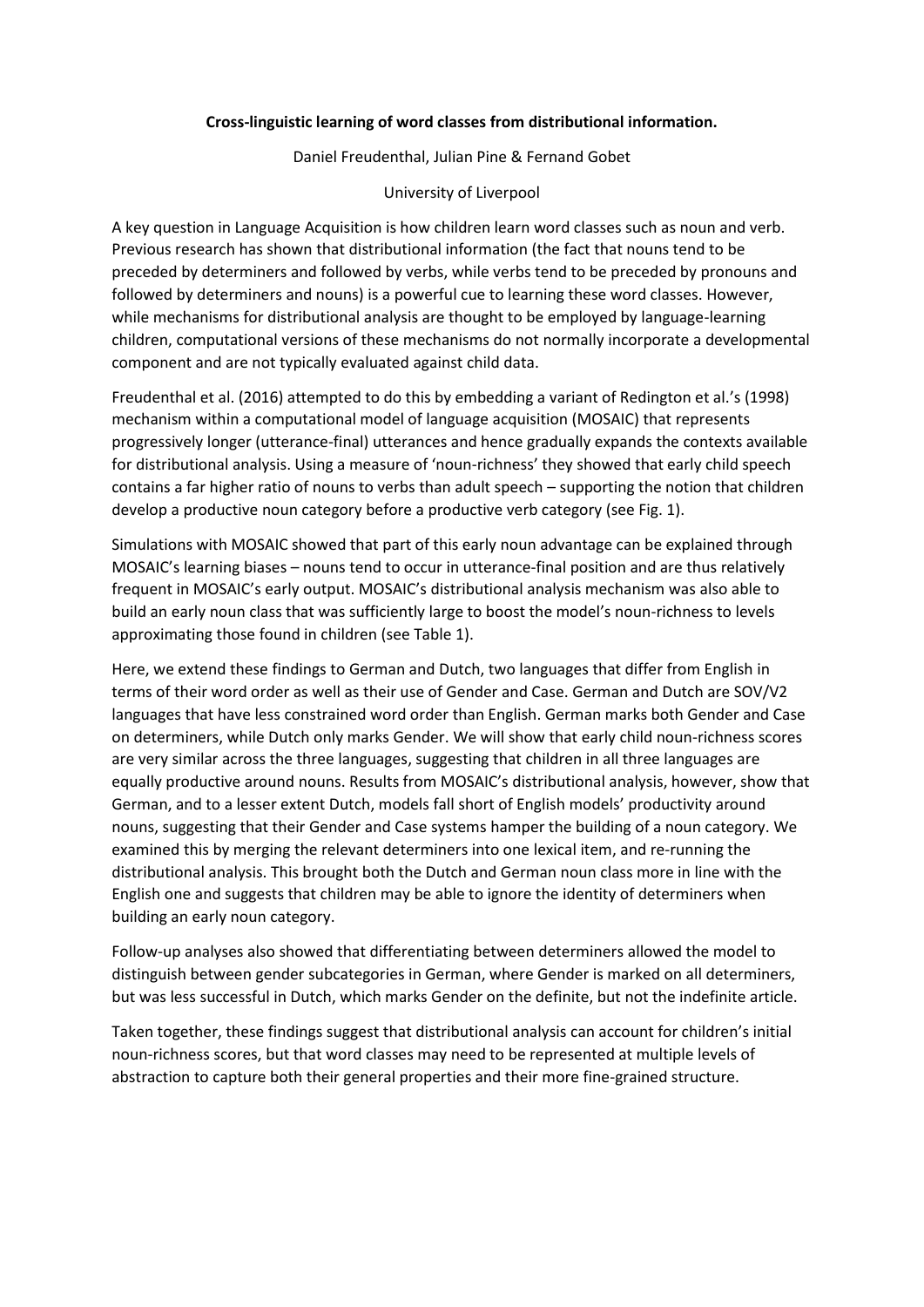#### **References**:

- Freudenthal, D, Pine, J.M., Jones, G. & Gobet, F. (2016). Simulating Developmental Changes in Noun Richness throughPerformance-limited Distributional Analysis. In: Papafragou, A., Grodner, D., Mirman, D., & Trueswell, J.C. (Eds.)*. Proceedings of the 38th Annual Conference of the Cognitive Science Society*. pp. 602-607
- Redington, M., Chater, N. & Finch, S. (1998). Distributional Information: A powerful cue for acquiring syntactic structures. *Cognitive Science*, 22, 425-469.



Fig. 1: Average noun-richness scores for children

and mothers in the Manchester corpus.

| Run | Links | Accuracy | <b>Noun</b> | <b>Nouns</b> | Verbs | <b>Noun</b> | Verb     |
|-----|-------|----------|-------------|--------------|-------|-------------|----------|
|     |       |          | richness    |              |       | Accuracy    | Accuracy |
| 36  | 1907  | 0.79     | 0.85        | 1244         | 205   | 0.83        | 0.57     |
| 38  | 2674  | 0.79     | 0.78        | 1599         | 424   | 0.83        | 0.65     |
| 40  | 3676  | 0.83     | 0.77        | 2338         | 611   | 0.85        | 0.73     |
| 42  | 4418  | 0.87     | 0.78        | 3015         | 709   | 0.89        | 0.78     |
| 44  | 4755  | 0.89     | 0.78        | 3328         | 766   | 0.9         | 0.83     |
| 46  | 4942  | 0.9      | 0.77        | 3433         | 831   | 0.91        | 0.85     |
| 48  | 5083  | 0.9      | 0.77        | 3511         | 885   | 0.91        | 0.86     |
| 50  | 5142  | 0.91     | 0.77        | 3542         | 908   | 0.91        | 0.87     |

Table 1: Noun and Verb linkage and Accuracy in consecutive runs of MOSAIC trained on English.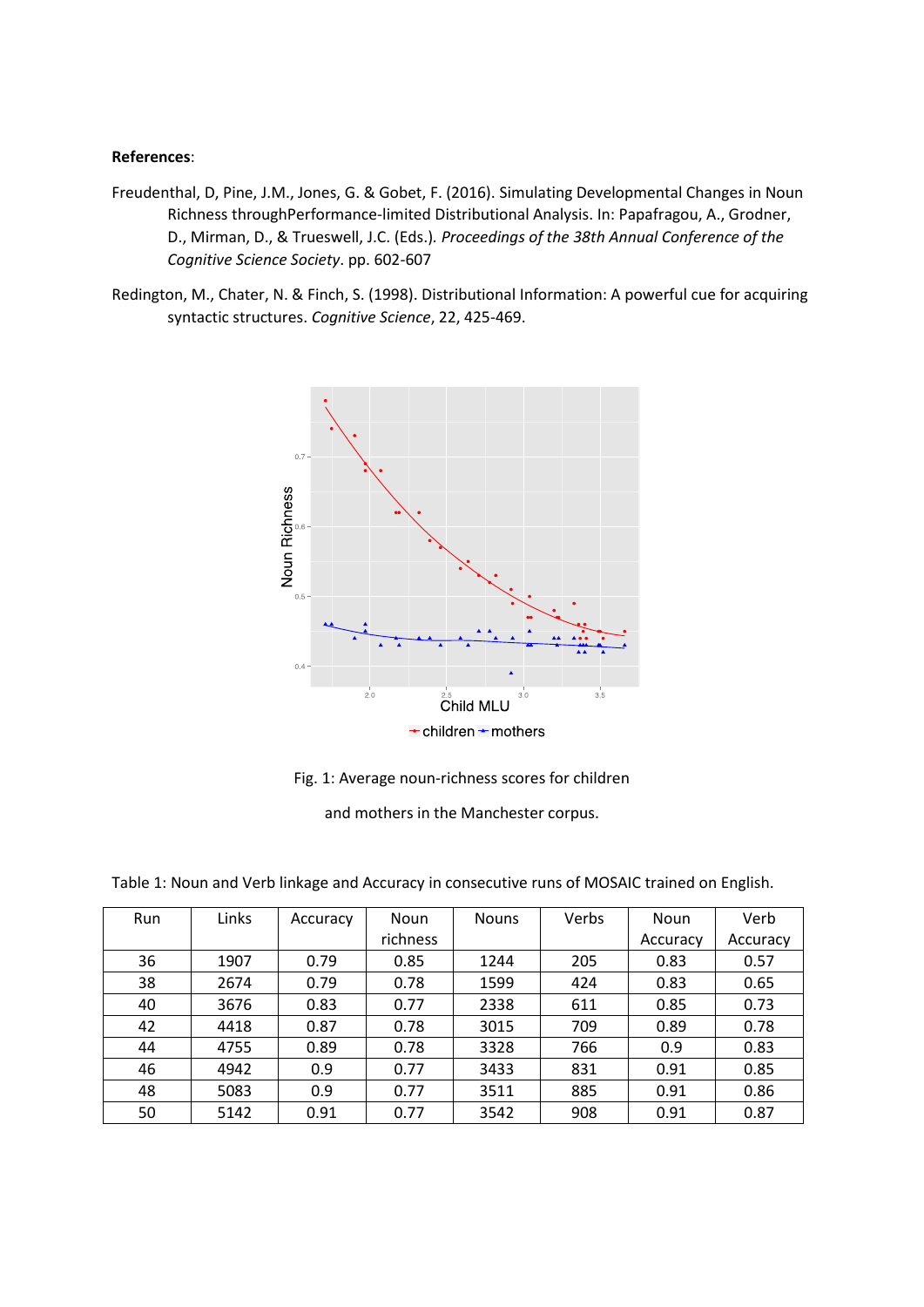#### **Session 2: Verbs**

# **Predicting errors in children's production of verb morphology: Evidence from person/number marking in Finnish and Polish**

## Sonia Granlund & Joanna Kolak

## University of Liverpool

**Introduction:** Studies of naturalistic data have suggested that young children acquiring highly- inflected languages do so in a way that is largely error-free. However, low overall error rates in children's production may hide higher error rates in certain parts of the paradigm (Rubino & Pine, 1998; Aguado Orea & Pine, 2015). To investigate this possibility, the current study examines children's production of person/number marking in present tense verbs in two morphologically complex languages, Finnish and Polish, which differ in the complexity of the verb inflection pattern. Input-based accounts, which are based predominantly on English morphological learning (e.g., Matthews & Theakston, 2006), predict that both the input frequency of a particular word form (token frequency) as well as the density of a word's phonological neighbourhood (PND), predict rates of learning. Therefore, we investigate not only whether children make errors in inflection, but also whether input-based accounts are able to predict where in the verb paradigm errors occur.

**Method:** Seventy-seven native Finnish-speaking children (46 females; mean age: 49.4 months; range: 35-63) and 81 native Polish-speaking children (43 females; mean age: 48.7 months; range: 35-59) participated in the study, which employed an elicited production paradigm. The stimuli consisted of 32 verbs in each language. The verbs were chosen across a range of surface form frequencies and from 8 (Polish) and 11 (Finnish) verb classes varying in PND, with counts taken from CDS corpora and standard grammar dictionaries respectively. Each verb was presented as an action in a video on a laptop computer. Children were shown animations of different characters  $(1<sup>st</sup>, 2<sup>nd</sup>, 3<sup>rd</sup> person; singular and plural) performing the various actions, and they$ produced both the pronoun and the inflected present-tense form of the verb (e.g., "Minä uin" *I swim-1sg*; "Sinä imuroit" *You hoover-2sg*).

**Results:** Analysis with mixed-effects models revealed that, for both languages, despite low overall error rates (7-8%), children made more errors with verb forms with lower token frequencies in the input (Finnish:  $\beta$ =0.38, SE=0.06,  $\chi$ 2(1)=39.14, p<0.0001; Polish: β=0.26, SE=0.05,  $\gamma$ 2(1)=29.47, p<0.0001) and with verbs belonging to classes with lower PNDs (Finnish:  $\beta = 0.17$ , SE=0.07,  $\gamma$ 2(1)=5.78, p=0.016; Polish:  $\beta$ =0.21, SE=0.07,  $\gamma$ 2(1)=8.36, p=0.004) (see Figures 1 and 2). In Finnish, but not in Polish, older children also produced fewer errors than did younger children ( $\beta$ =0.08, SE=0.03,  $\gamma$ 2(1)=8.71, p=0.0032). The interaction between token frequency and PND was not significant in either language. Analysis of the children's errors indicated that the types of errors made by children were influenced by the type of inflectional paradigm in the language.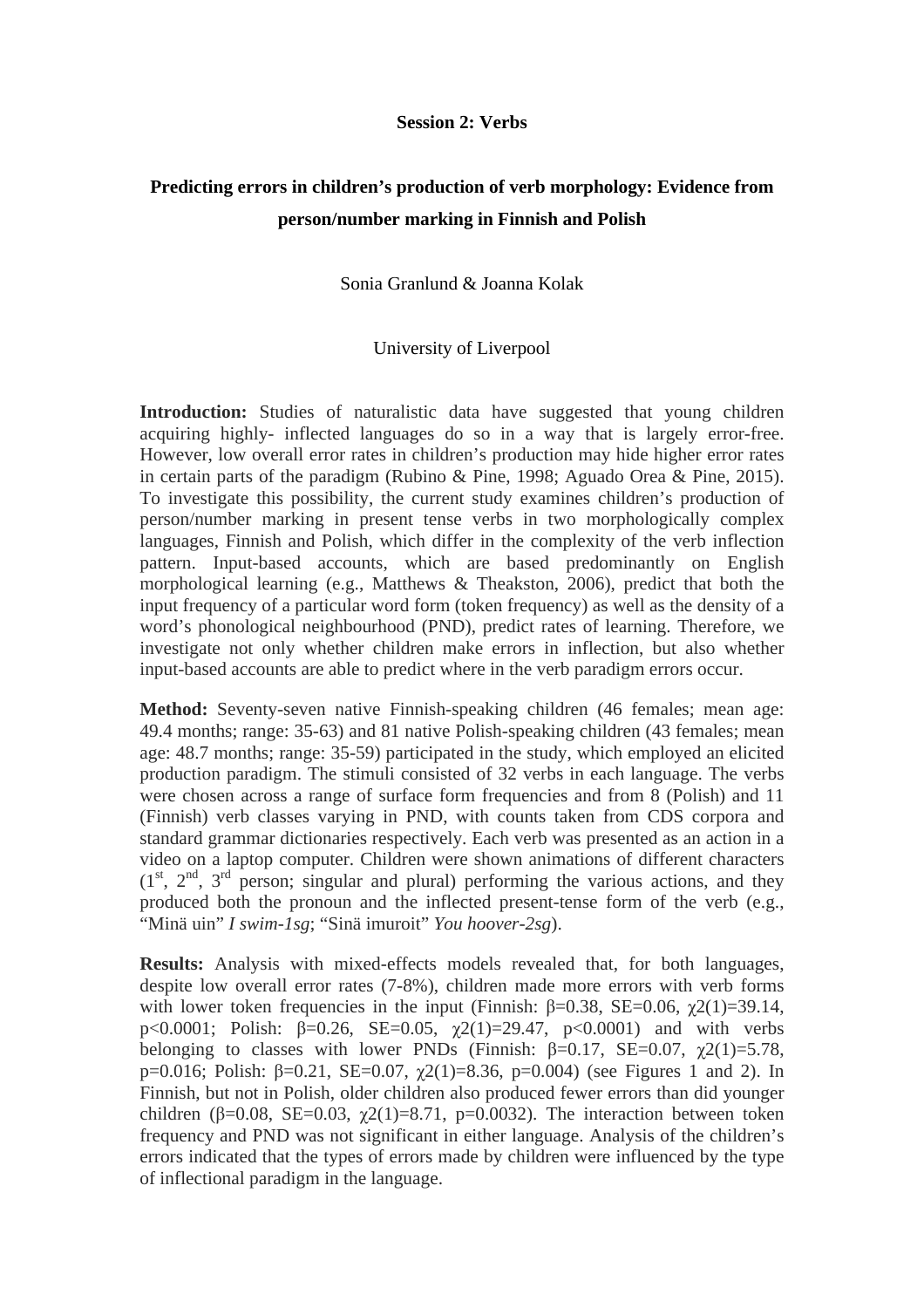**Conclusion:** These findings suggest that successful models of children's acquisition of verb morphology need to be sensitive to the statistical properties of children's input, i.e., both token frequency (reflecting children's retrieval of individually stored verb forms) and PND (children's use of phonological analogy), and the type of inflectional paradigm children are learning.



## **Figures**

**Figure 1**. Proportion correct per item in Finnish, with log token frequency on the x-**Figure 1.** Proportion correct per from in Finnish, what log token requency on axis and log PND represented by the color and size of the point.  $P(X = 1)$ 



**Figure 2**. Proportion correct per item in Polish, with log token frequency on the xaxis and log PND represented by the color and size of the point.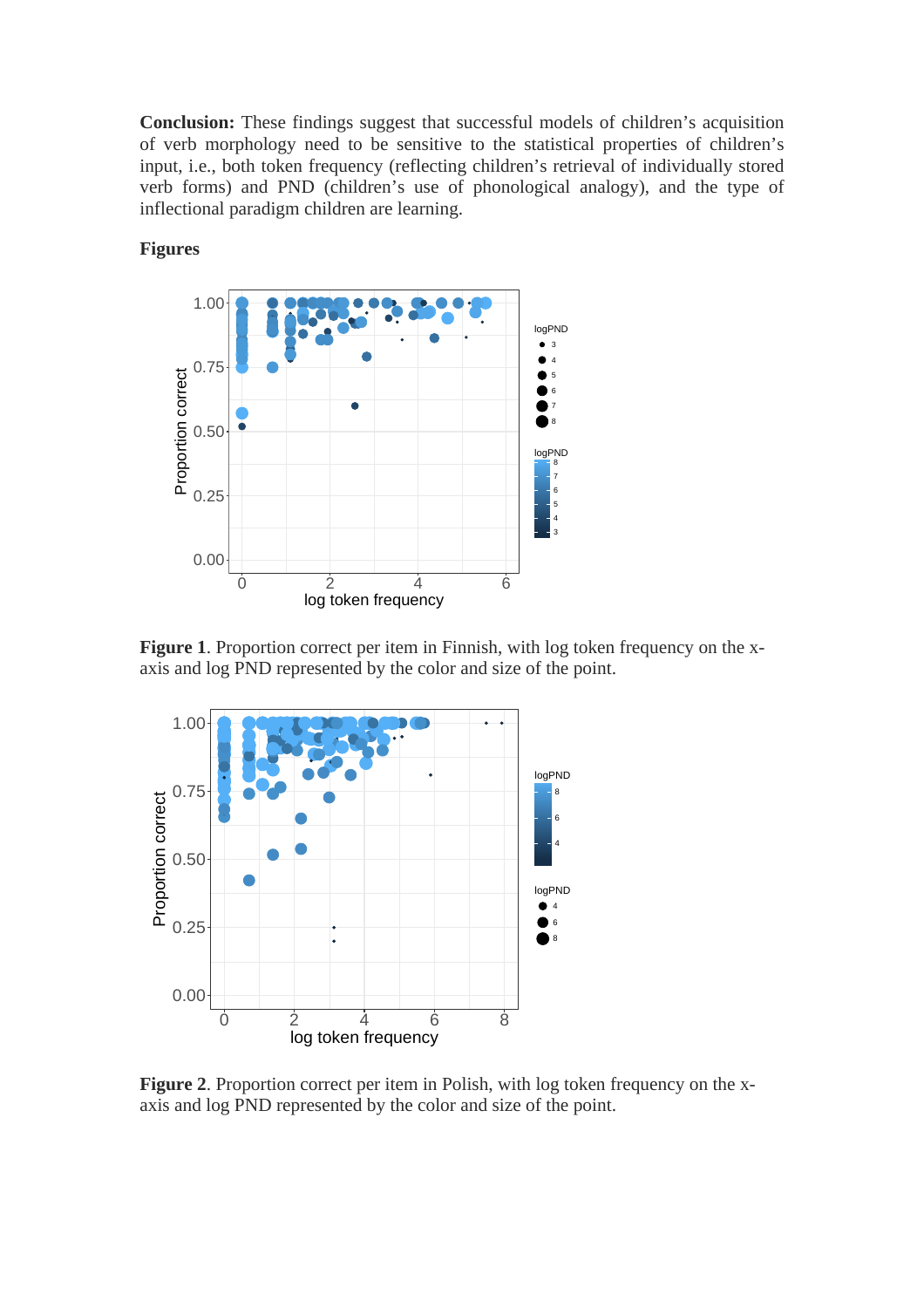## **References**

- Aguado-Orea, J. & Pine, J.M. (2015). Comparing Different Models of the Development of Verb Inflection in Early Child Spanish. *PLoS ONE*, 10(3): 1- 21.
- Matthews, D.E. & Theakston, A.L. (2006). Errors of Omission in English-Speaking Children's Production of Plurals and the Past Tense: The Effects of Frequency, Phonology, and Competition. *Cognitive Science, 30(6): 1027- 52.*
- Rubino, R. B. & Pine, J. M. (1998). Subject-verb agreememt in Brazilian Portuguese: what low error rates hide. *Journal of Child Language*, *25*, 35-59.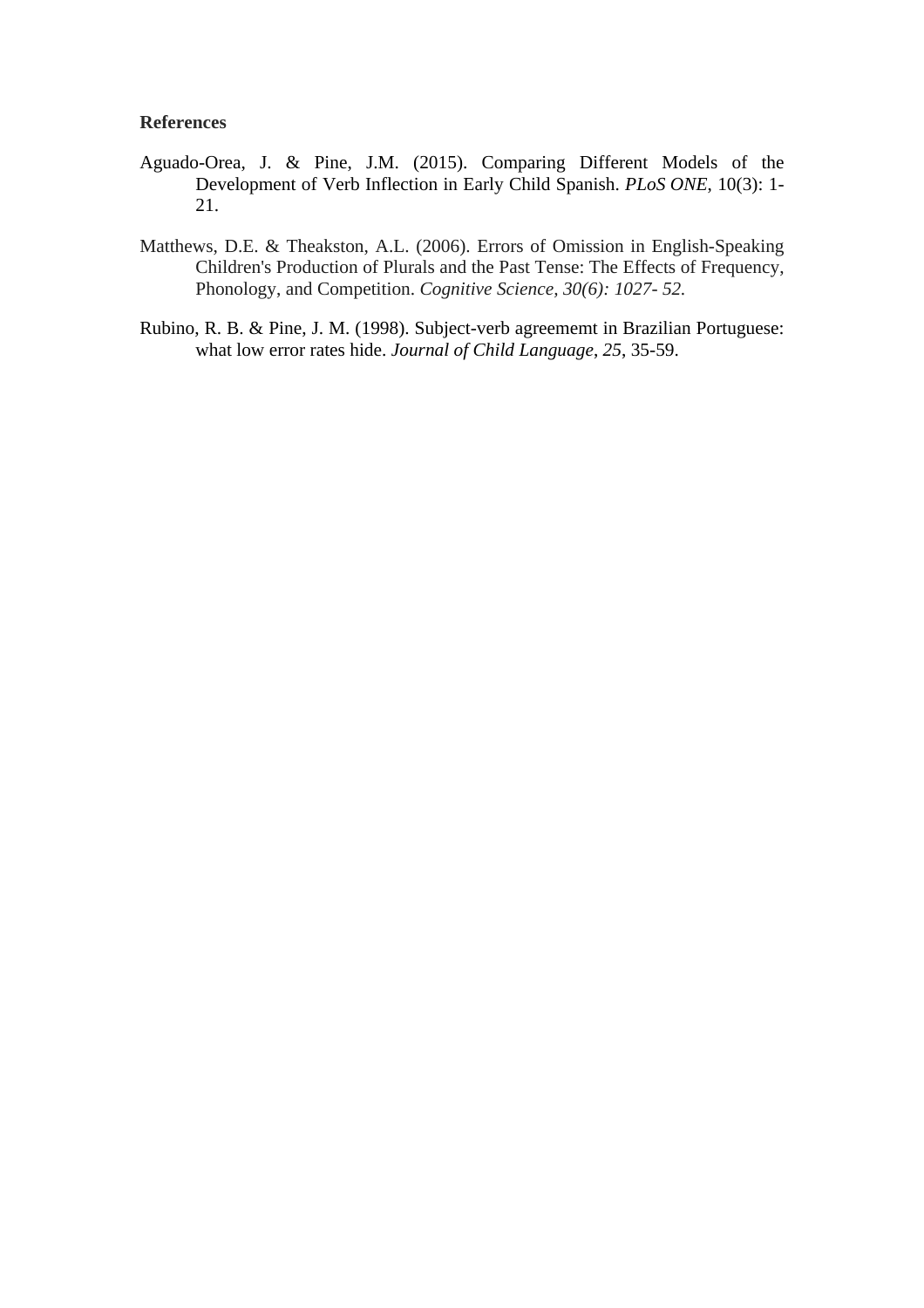## **Cross-linguistic acquisition of complex verb inflection in a neural network model**

Felix Engelmann<sup>1</sup>, Joanna Kolak<sup>1,2</sup>, Sonia Granlund<sup>3</sup>, Ben Ambridge<sup>3</sup>, Julian Pine<sup>3</sup>, Anna Theakston<sup>1</sup>, & Elena Lieven<sup>1</sup> <sup>1</sup>University of Manchester, <sup>2</sup>University of Warsaw, <sup>3</sup>University of Liverpool [felix.engelmann@manchester.ac.uk](mailto:felix.engelmann@manchester.ac.uk)

*Knowledge Theme, WP6: Learning how to inflect verbs in different languages Accepted for IASCL Lyon (17-21 June 2017) and SLE Zürich (10-13 September 2017)*

Usage-based approaches to language learning suggest that the acquisition of inflectional morphology and errors made by young learners are a function of the statistical properties of the input (e.g., Bybee & Moder, 1983). It has been shown that purely exposure-based computational models such as neural networks can approximate human error patterns not only in English verb and noun inflection (e.g., MacWhinney & Leinbach, 1991; Plunkett & Juola, 1999) but also in the more complex system of Serbian noun morphology (Mirković, Seidenberg, & Joanisse, 2011).

In order to test whether the acquisition of verb inflection can be simulated by a single exposure-based mechanism for two morphologically complex and dissimilar languages, we trained neural network models on the task of producing person/number inflected verbs in Finnish (FI) and Polish (PL). We compared the simulations with experimental results of elicited-production studies, where children at the age of about 50 months were shown animations and had to produce the inflected present-tense forms for 32 verbs.

Three-layer network models were presented with phonological representations of verb stems (e.g., FI: /roik:u/; PL: /rɨsuj/) together with a code for one target person/number context on the input layer and were trained to produce the complete inflected form on the output layer (e.g., FI: /roikut/; PL: /risujef/ for 2nd singular). In each language, 800 present-tense verbs (FI: 1785 forms; PL: 2419 forms) were presented probabilistically during training according to their token frequencies in childdirected speech corpora. While Finnish inflectional suffixes in verb forms are fairly regular, Polish suffixes are highly complex. On the other hand, Finnish features more complex stem alternations than Polish. By limiting the intermediate layer to 200 units, the models were forced nevertheless to generalise rather than rote-learn by relying on morphophonological subreguarities in order to select the appropriately inflected forms based on the input stems.

The models could correctly inflect over 99% of the training tokens after seeing 250,000 (FI) and 500,000 (PL) examples and correctly generalised 90% (FI) and 96% (PL) of unseen Tokens (see Figure [1\)](#page-0-0). Learning in both models was facilitated for highly frequent forms and for verbs with high phonological neighbourhood density (a measure of phonological analogy). Suffix errors often resulted from overgeneralisation (i.e., producing the correct person/number context but from a different inflectional class) and occasionally from substitutions of low-frequency forms with higher-frequency forms (e.g., producing 3rd singular instead of 1st singular). Also see Figure [2.](#page-0-1)

The simulation results are broadly consistent with our experimental findings. The simulations in conjunction with the experiments suggest that a common learning mechanism underlies the acquisition of inflectional morphology cross-linguistically, and that this mechanism extracts subregularities in the distributional properties of the input. The model performance shows differences in error patterns between inflectional classes and between languages. We will discuss detailed error patterns at different training stages in the light of the characteristic properties of both languages.

(479 words)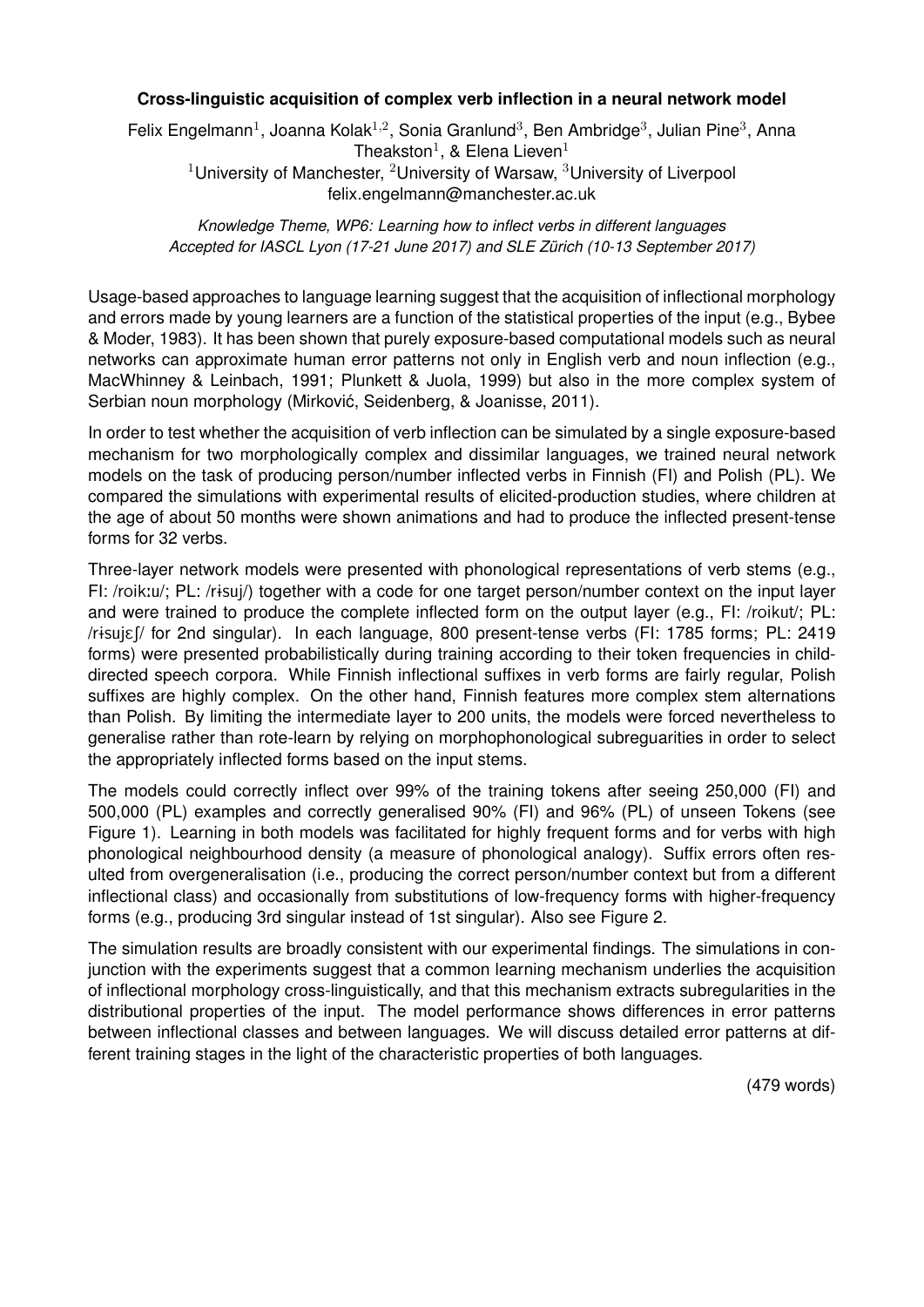

Figure 1: Percent correct of trained vs. untrained tokens over training in the Finnish (top) and Polish model (bottom), listed by inflection classes according to their sizes in the training corpus (neighbourhood density).



Figure 2: Number of class (overgeneralisation), frequency, and random errors by person/number context in the Finnish (left) and Polish model (right) at a point in training where mean suffix accuracy was around 75% (25,000 examples in PL and 2000 in FI).

Note: In Finnish, the passive is colloquially used in place of 1st plural; 3rd plural is only used in formal language. Finnish mean accuracy was calculated excluding 2nd plural, because this form is acquired a lot later than the others.

#### **References**

- Bybee, J. L., & Moder, C. L. (1983). Morphological classes as natural categories. *Language, 59*, 251–270.
- MacWhinney, B., & Leinbach, J. (1991). Implementations are not conceptualizations: Revising the verb learning model. *Cognition, 40*(1), 121-157.
- Mirković, J., Seidenberg, M. S., & Joanisse, M. F. (2011). Rules versus statistics: Insights from a highly inflected language. *Cognitive science, 35*(4), 638-681.
- Plunkett, K., & Juola, P. (1999). A connectionist model of English past tense and plural morphology. *Cognitive Science, 23*(4), 463-490.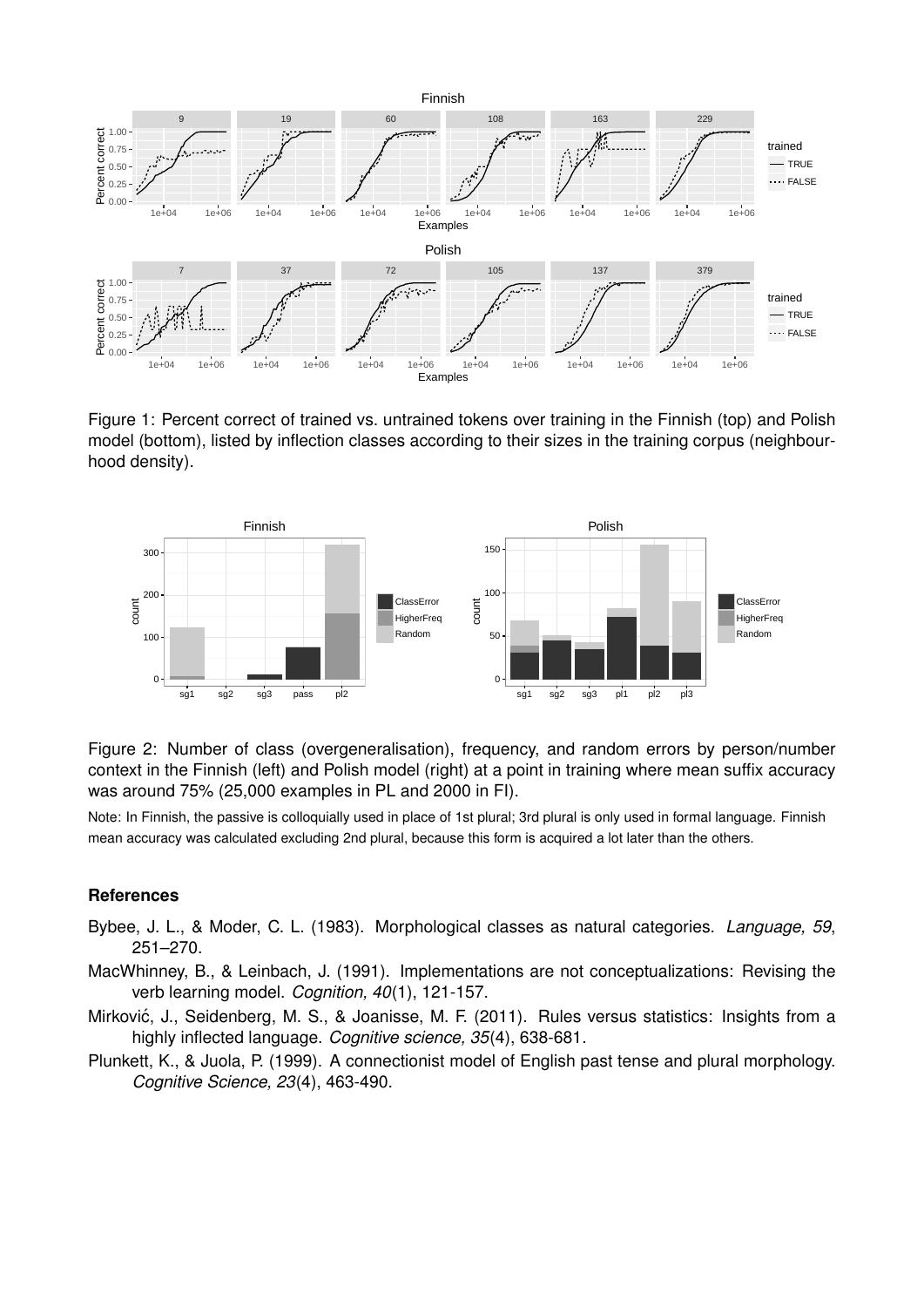# **Testing two different models of verb-marking error in children with Developmental Language Disorder and language-matched controls**

Charleen Neumann University of Liverpool charleen.neumann@liverpool.ac.uk

#### **Theme:** Variation

**Keywords:** Cross-linguistic data, Developmental Language Disorder (DLD), Optional Infinitive (OI) Stage

The aim of this study was to test two different models of the pattern of verb-marking error in German-speaking children with Developmental Language Disorder (DLD) and languagematched controls. According to the (Extended) Optional Infinitive ((E)OI) Hypothesis (Wexler, 1994; Rice et al., 1995), children's verb-marking errors reflect a stage in which their grammars allow non-finite forms (e.g. 'build') in contexts in which finite forms (e.g. 'builds') are required — a stage which extends higher up the MLU range in children with DLD. According to the Dual-Factor Model (Freudenthal, et al., 2007, 2015), children's verb-marking errors reflect the learning of non-finite forms from compound-finite constructions (which, in German, take the form 'He can a house build-INF'), and to default to high-frequency nonfinite forms in simple-finite contexts — with children with DLD being more likely to default than typically developing children.

In order to test these models, a verb-elicitation experiment was designed and conducted with a group of 50 German-speaking children with DLD and a group of 50 language-matched controls. This study involved eliciting a range of verbs that differ in the relative frequency with which they occur in finite and non-finite form in two conditions: a simple-finite condition (e.g. 'Lisa builds a tower. Peter …') and a compound-finite condition (e.g. 'Peter can a house build-INF. Lisa …'). An example context from the elicitation task is given in Figure 1. The participants also completed a battery of linguistic and non-verbal IQ tests to establish that they met the criteria for inclusion in the study.

The critical predictions of the study were that a) children with DLD would make more OI errors than language-matched controls, particularly in simple-finite contexts (EOI Hypothesis) and b) both groups would make more OI errors in compound-finite than in simple-finite contexts (Dual-Factor Model).

In order to test these predictions the rates at which the children produced correct responses (as opposed to OI errors) were entered into a 2x2 Mixed ANOVA, where the between-groups factor was Group (DLD, TD) and the within-groups factor was Condition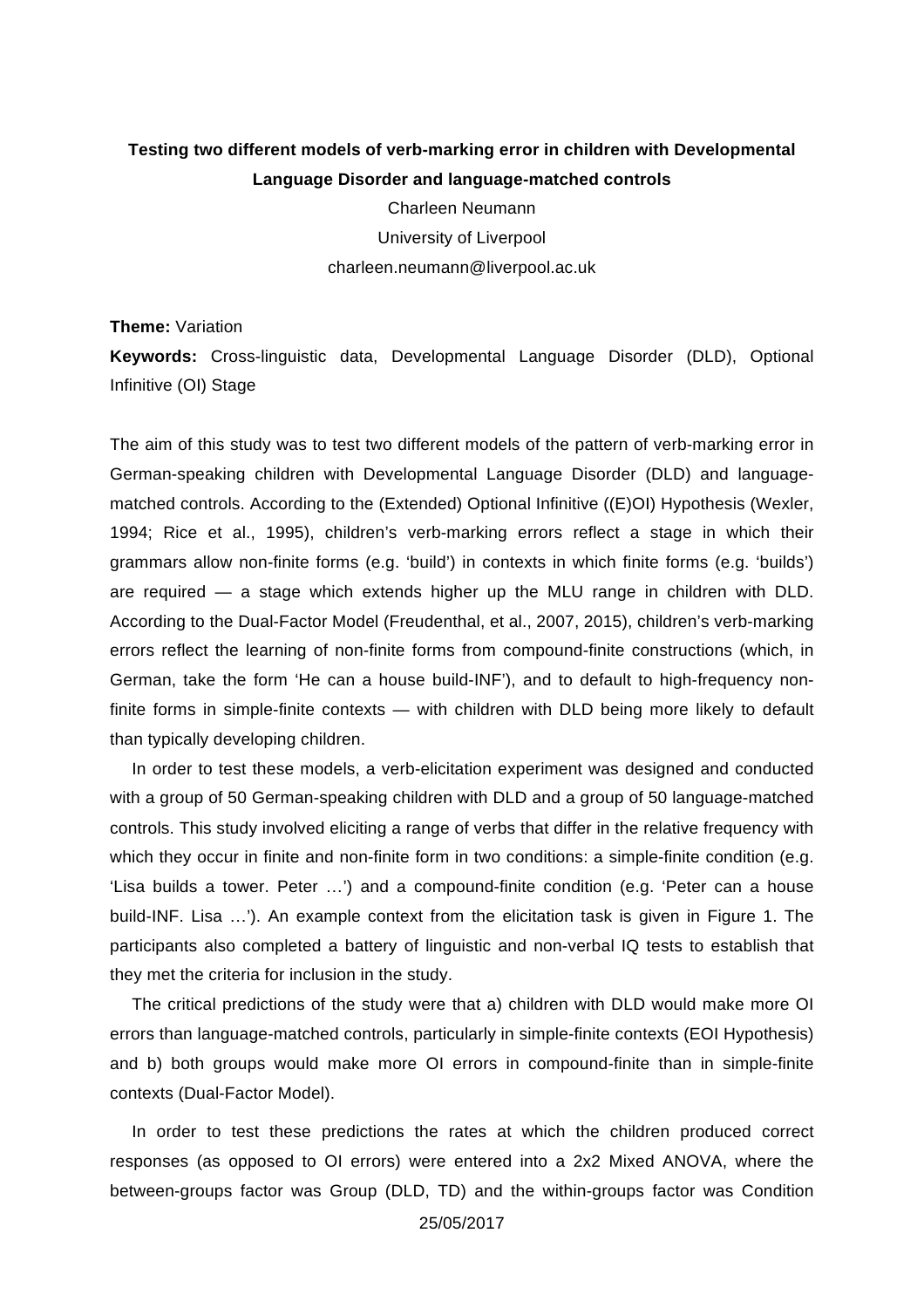(Simple-Finite, Compound-Finite). The results, which are plotted in Figure 2, show a significant main effect of condition, with higher rates of correct responses in simple-finite contexts and no significant main effect of group. However, there was a marginally significant Condition x Group interaction, which reflected the fact that the DLD group performed better than the TD group in the compound-finite condition.

These results count against the EOI Hypothesis, since they fail to show higher rates of OI errors in DLD children than in language-matched controls. On the other hand, they are broadly consistent with the Dual-Factor Model, since they show higher rates of OIs in the compound-finite than the simple-finite Condition. A stronger test of the Dual-Factor Model would be to investigate whether it is possible to predict children's tendency to produce OI errors on a verb-by-verb basis in terms of the relative frequency with which verbs occur in infinitive and finite form in German child-directed speech. Further analysis (using mixed effect models) will address this question.

#### References

- Freudenthal, D., Pine, J. M., Aguado-Orea, J. & Gobet, F. (2007). Modelling the developmental patterning of finiteness marking in English, Dutch, German and Spanish using MOSAIC. Cognitive Science, 31, 311-341.
- Freudenthal, D., Pine, J. M., Jones, G. & Gobet, F. (2015). Defaulting effects contribute to the simulation of cross-linguistic differences in Optional Infinitive errors. In D. C. Noelle, R. Dale, A. S. Warlaumont, J. Yoshimi, T. Matlock, C. D. Jennings & P. P. Maglio (Eds.), Proceedings of the  $37<sup>th</sup>$  Annual Meeting of the Cognitive Science Society (pp. 746-751). Austin, TX: Cognitive Science Society.
- Rice, M. L., Wexler, K. & Cleave, P. L. (1995). Specific language impairment as a period of extended optional infinitive. Journal of Speech and Hearing Research, 38, 850-863.
- Wexler, K. (1994). Optional infinitives, head movement and the economy of derivations. In D. Lightfoot and N. Hornstein (Eds.), Verb Movement (pp. 305-350). Cambridge: CUP.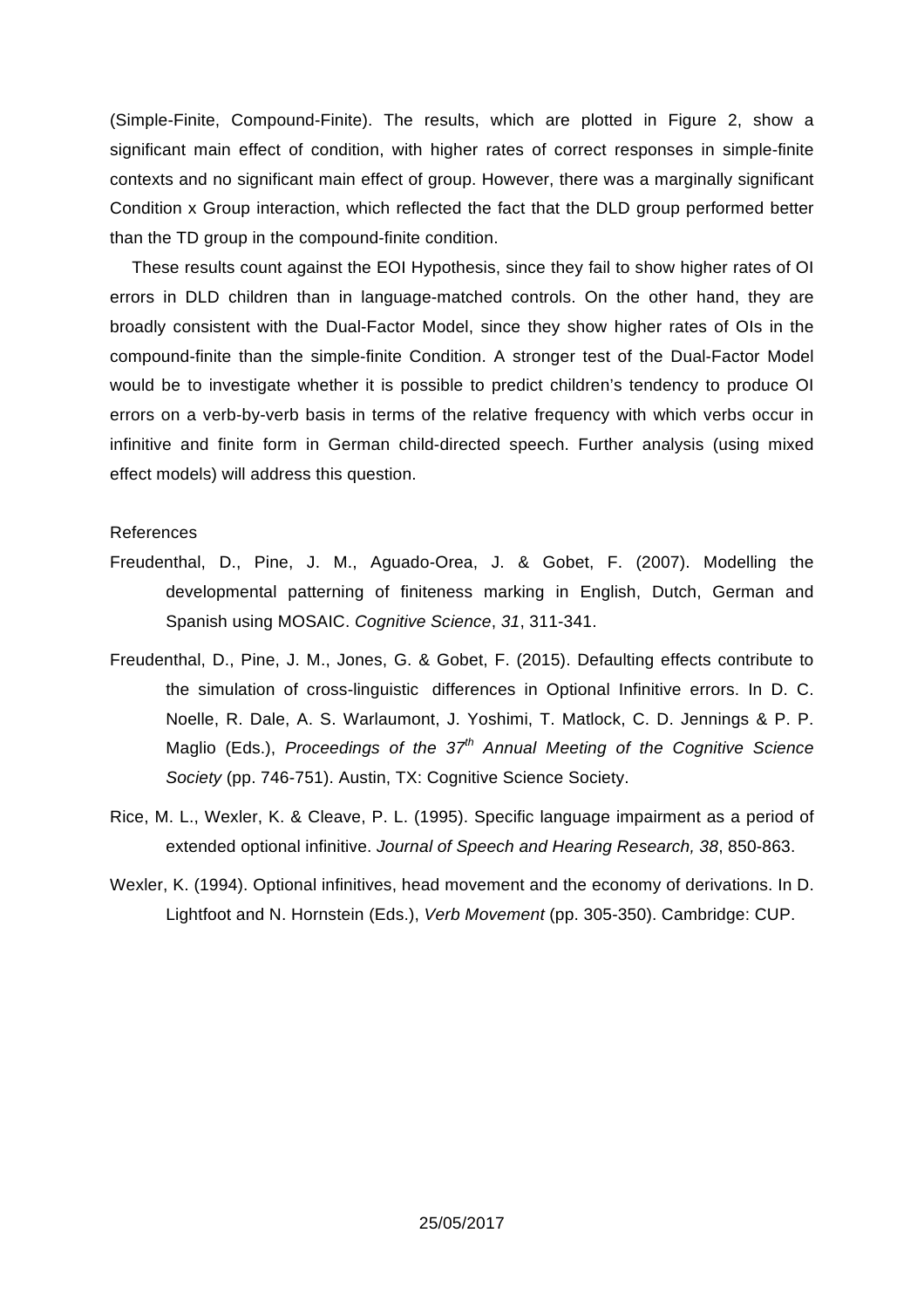

Figure 1: Example context for **build** taken from the experiment



Figure 2: Mean percentage of correct (as opposed to OI) responses (± SEs) as a function of Condition and Group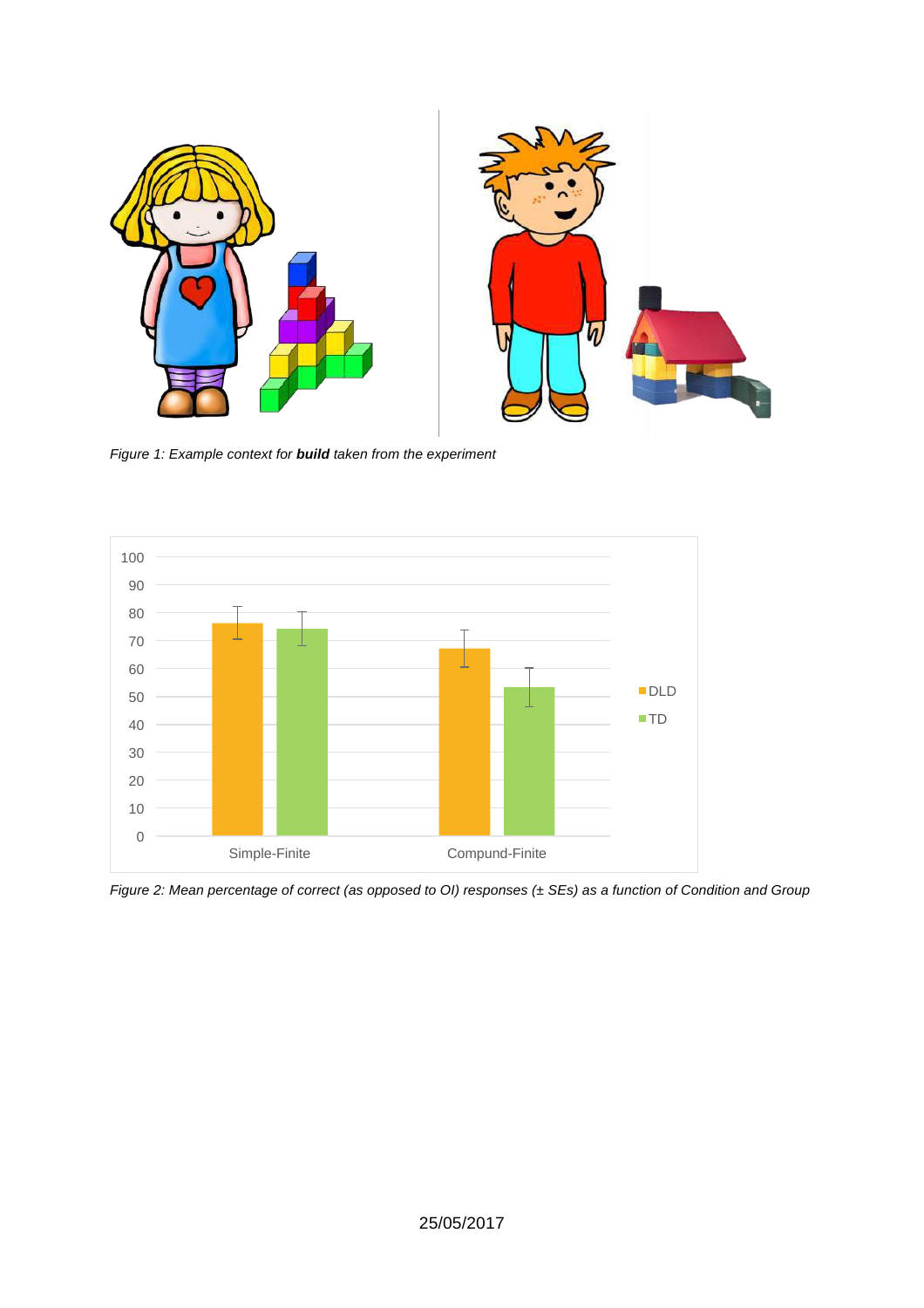## **Session 3: Caregiver Input**

## **Evaluating the effectiveness of a reading for pleasure intervention: A randomised control trial.**

Jamie Lingwood

University of Liverpool

## **Theme:** Environment

Children whose parents read with them regularly in the early years tend to develop a larger vocabulary (Bus, Van Ijzendoorn, & Pellegrini, 1995; Mol, Bus, de Jong, & Smeets, 2008). However, when adults do not feel familiar with books, or do not find books a source of pleasure themselves, shared book reading is less likely to become embedded in family practice (Bus, Leseman, & Keulties, 2000). We evaluated the impact of a shared reading for pleasure intervention: The Reader's Shared Reading programme. We were interested in testing how families from disadvantaged families responded to a programme which emphasises the enjoyment of reading.

Forty-three primary caregivers and their 3- to 4-year old children were asked to take part in The Reader's Shared Reading programme once a week for 8 weeks. Forty-two further families took part in a comparative control group; they were asked to attend an existing Bookstart 'Story Time' group at their local library group once a week for 8 weeks. The effect of attending the intervention or control reading groups was assessed by comparing (i) children's vocabulary language gains, (ii) attendance at the sessions, and (iii) caregiver's attitudes to reading. In a smaller subset of caregivers, we used semi-structured interviews to ask caregivers about their experience of taking part in The Reader's Shared Reading programme.

Our findings showed that The Reader's Shared Reading programme had no significant effect on children's vocabulary gains. However, families were significantly more likely to attend The Reader's Shared Reading groups than the Bookstart 'Story Time' groups. In addition, the The Reader's Shared Reading groups were rated more favourably than the Bookstart 'Story Time' groups by both caregivers and children. This suggests that The Reader were successful in engaging disadvantaged families to attend their weekly reading groups. There was also evidence that there were numerical increases in how often caregivers in the intervention group read with their children and also the number of hours they themselves spent reading. Caregivers in the intervention group also showed numerical increases in their knowledge of book titles and authors too.

We conclude that the intervention was successful in engaging caregiver and children from disadvantaged backgrounds in shared reading. However, because the intervention was only 8 weeks long, the reading groups may not have been long enough and/or intensive enough for us to detect any positive changes in children's vocabulary. The Reader's Shared Reading model needs to be evaluated in a more intensive and/or longer intervention, with outcome measure follow ups at 6 and 12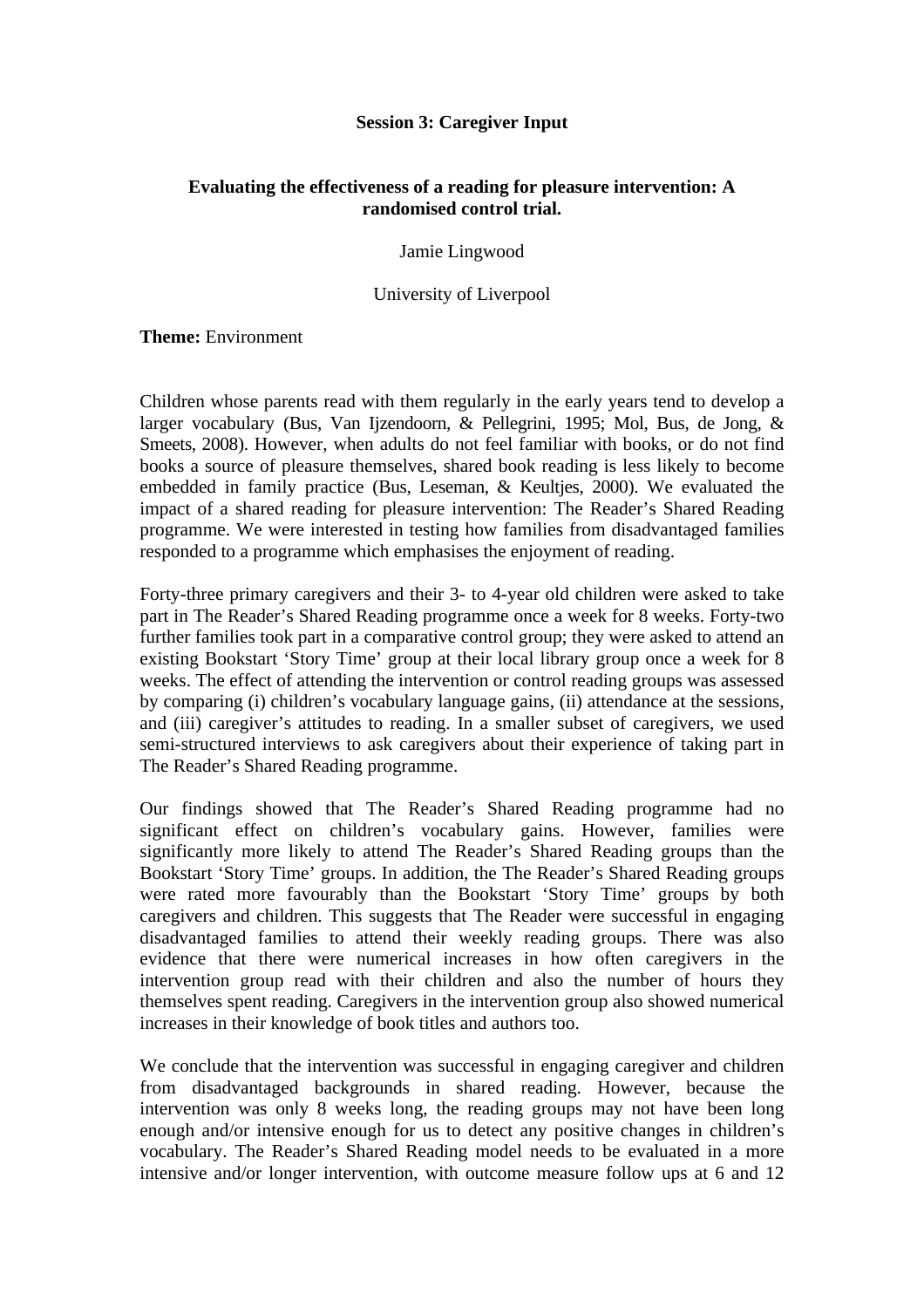months. A dual practitioner-caregiver approach has the potential to significantly impact on children's vocabulary and caregiver's reading attitudes and behaviours.

#### References

- Bus, A. G., Leseman, P., & Keultjes, P. (2000). Joint book reading across cultures: A comparison of Surinamese-Dutch, Turkish-Dutch, and Dutch parent-child dyads. *Journal of Literacy Research*, *32*, 53–76.
- Bus, A. G., Van Ijzendoorn, M. H., & Pellegrini, A. D. (1995). Joint Book Reading Makes for Success in Learning to Read: A Meta-Analysis on Intergenerational Transmission of Literacy. *Review of Educational Research Spring*, *65*, 1–21.
- Mol, S. E., Bus, A. G., de Jong, M. T., & Smeets, D. J. H. (2008). Added Value of Dialogic Parent–Child Book Readings: A Meta-Analysis. *Early Education and Development*, *19*, 7–26.

#### **Does caregiver input influence children's early acquisition of syntax?**

Kimberly Bell<sup>1</sup>, Elena Lieven<sup>1</sup>, Silke Brandt<sup>2</sup> & Anna Theakston<sup>1</sup>

1. University of Manchester

2. Lancaster University

#### **Theme:** Communication

Modal verbs such as 'can', 'must', and 'may' can be used by a speaker to both indicate their level of certainty towards a proposition (e.g. "it *must* be in the blue box") or to express meanings such as obligation or permission (e.g. "you *must* go to bed now") (Papafragou, 2002). It is essential that children learn how to use and comprehend these terms effectively in order to understand others' beliefs and to develop the pragmatic skills necessary to use these terms as politeness strategies in speech (e.g. *would* you like to open the window?). Modal verbs are also a complex aspect of language in regards to form-function mappings since the same modal verb, e.g. 'can', may be associated with more than one meaning (i.e. ability, permission). Acquisition of modal verbs is therefore a difficult task for the language learner and limited research has focused on young children's production of these forms (Fletcher, 1985). Even more limited is research relating to caregiver input and the modal verbs children are exposed to. However, some theories of language learning (e.g. the constructivist usage-based approach) advocate a central role for the analysis of the distributional properties of the input in the learning process, thus a study of the input children hear and its relation to their own developing linguistic representations may help shed light on this crucial aspect of linguistic development. In this study, we examined the properties of modal use in the input to young children using dense samples of two mothers' naturalistic speech addressed to their children between the ages of two to five years. Modals were extracted and analysed according to their frequency and their associated meanings. The results illustrate some consistent patterns of use whereby certain forms typically occur with only one or two meanings, but also a high degree of complexity for other forms, which take a wide range of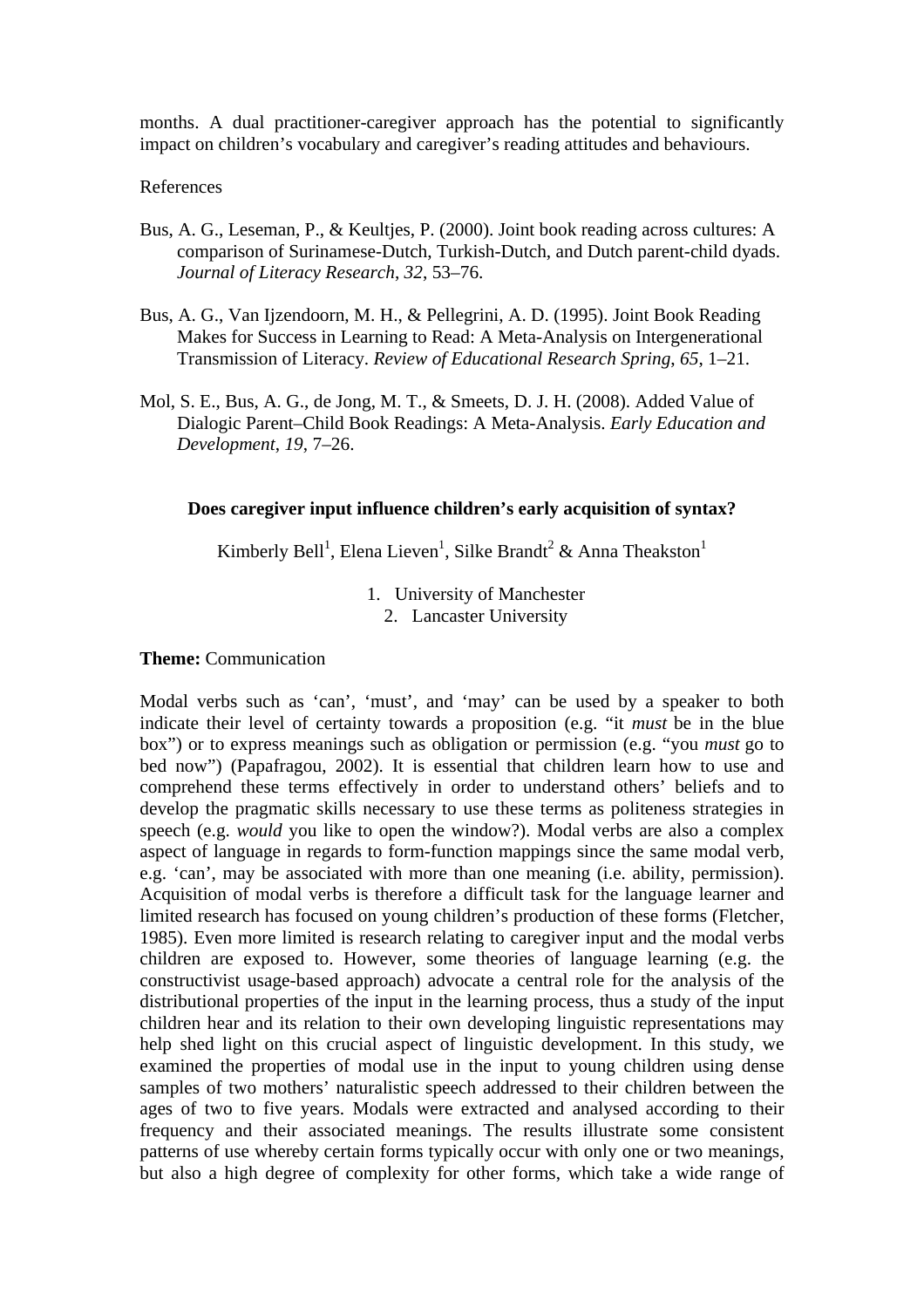different meanings. These differences will be discussed with respect to the theoretical predictions that can be derived concerning the likely pattern of acquisition in children's language, which will subsequently be tested through analysis of the children's longitudinal developmental data.

## References

- Fletcher, P. (1985). A Child's Learning of English. Oxford: Basil Blackwell Publisher Ltd.
- Papafragou, A. (1998). The Acquisition of Modality: Implications for Theories of Semantic Representation. Mind & Language, 13(3), 370-399.
- Papafragou, A. (2002). Modality and theory of mind: Perspectives from language development and autism. In S. Barbiers, F. Beukema, & W. van der Wurff (Eds.), Modality and its Interaction with the Verbal System (pp. 185-205). Amsterdam/Philadelphia:John Benjamins Publishing Company.

## **How do Pre-School Staff Communicate with Children with English as an Additional Language?**

Kin Chung Jacky Chan, Padraic Monaghan & Marije Michel

#### Lancaster University

**Keywords:** Naturalistic observation, teacher-child interaction, English as an additional language (EAL), pre-school classroom

In a 21<sup>st</sup>-century super-diverse world, young children are likely to speak different first languages which are not the dominant language of society. For some children, preschool is the only environment where they experience this dominant language. A pressing issue encountered by pre-school staff is how to communicate with these children and how to help these children acquire the dominant language. The present study aims to investigate how pre-school staff in the UK communicate with preschoolers who have English as an additional language (EAL). This study intends to observe whether and how staff tailor their interaction, in terms of utterance length, vocabulary range, syntactic complexity, and the use of gestures and different types of questions, to children of different ages, and with different linguistic backgrounds (native English vs. EAL) and levels of language proficiency. Video and audio recording of a pre-school classroom is on-going. Preliminary analyses on the transcript of the first recording session show that the pre-school staff tended to speak more to the monolingual children and, determined from the type-token ratios (TTR's) of the staff's use of words and lemmas, use more varied vocabulary when speaking to them. The mean length of utterances (MLU) directed at the monolingual children was also higher. In addition, when looking at individual children, the staff's MLU and TTR's both correlate with the children's English proficiency level, assessed by the Clinical Evaluation of Language Fundamentals – Preschool 2 (CELF-P2). The results of this study can give us a glimpse of the general linguistic environment of a preschool classroom, and the linguistic input that children get from pre-school staff. In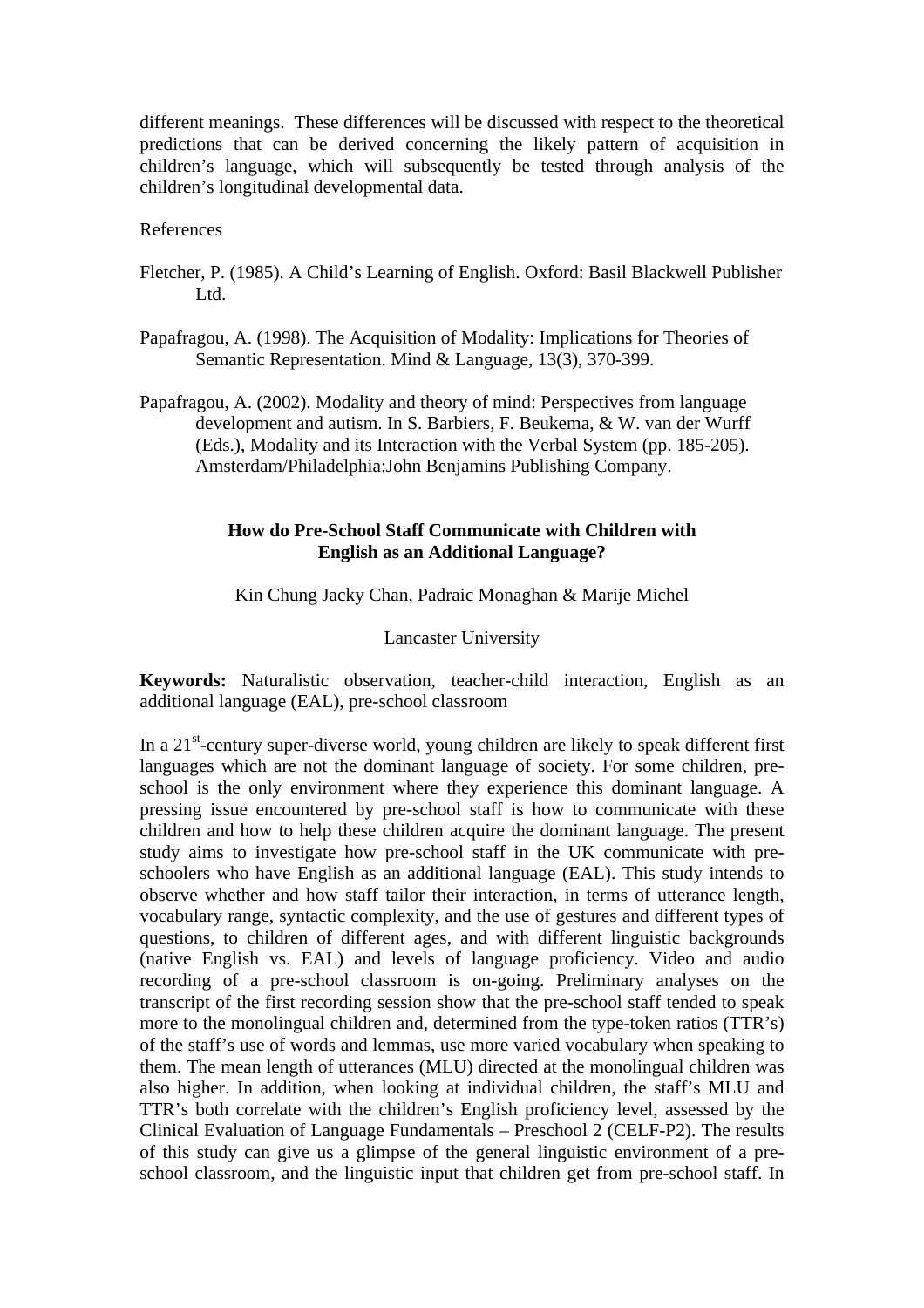addition, this study will help identify possible strategies that pre-school staff can use to support pre-schoolers' acquisition of society's dominant language.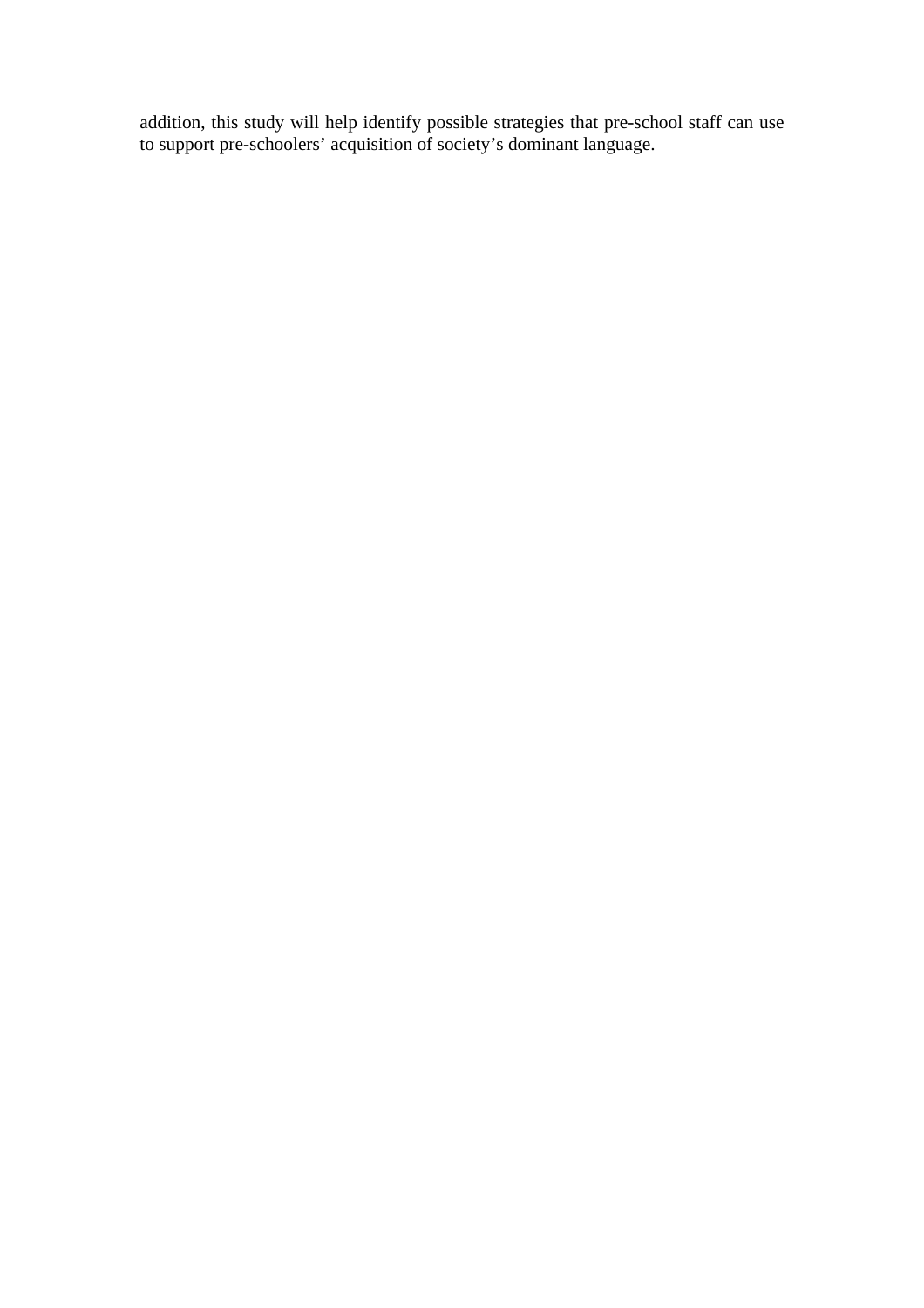## **Session 4: Speech**

## **The role of highly frequent marker words in infants' and adults' language acquisition:**

## **A review.**

Rebecca Frost

## Lancaster University

## **Theme:** Environment

To acquire language, learners must identify words from continuous speech, and discern the grammatical constraints that guide the way those words are used. Studies suggest that both these tasks may benefit from the presence of high-frequency marker words; which may act as anchors around which speech segmentation can occur (Bortfeld et al., 2005), while also providing helpful information to assist with grammatical categorisation (Monaghan & Christiansen, 2010). We tested whether both infant and adult learners could draw on the same high frequency words during speech segmentation and grammatical categorisation.

We familiarised adults with a continuous speech-stream comprising repetitions of 8 bisyllabic *target words*, and compared learning to the same language but with high-frequency monosyllabic *marker words* preceding target words (mimicking, for example, "the" occurring before nouns and "you" occurring before verbs). Critically, marker words distinguished target words into two distributionally-defined categories, which were otherwise unidentifiable*.* Participants completed a 2AFC test of *segmentation*, and a similarity judgement *categorisation* test. We then tested transfer to a word-action/object learning task, where distributional categories were either consistent or inconsistent with the new action/object distinction. Data from two studies indicated that high frequency words informed adults' early grammatical categorisation at the very early stages of language learning, while they were still segmenting the speech. We then tested the effect of variability on learning using the same training and testing materials as before, but with target words preceded by marker words 100%, 67%, or 33% of the time. The data indicate that variability can help learners draw on the same high-frequency words during speech segmentation and grammatical categorisation.

In a related study with infants, we familiarised 12-month-olds and 8-month-olds with a continuous stream of speech comprising target words or targets plus markers. In a further condition, we examined whether learning was improved when grammatical categories were denoted by phonological cues, in addition to the marker words. We assessed infants' ability to segment the speech by measuring looking times to words versus part words, and we examined categorisation by measuring looking times to word-pairs containing words from the same versus different grammatical categories. Data collection is presently ongoing, but preliminary results will be discussed.

## References

Bortfeld, H., Morgan, J.L., Golinkoff, R.M., & Rathbun, K. (2005). Mommy and me: familiar names help launch babies into speech-stream segmentation. *Psychological Science, 16*, 298-304.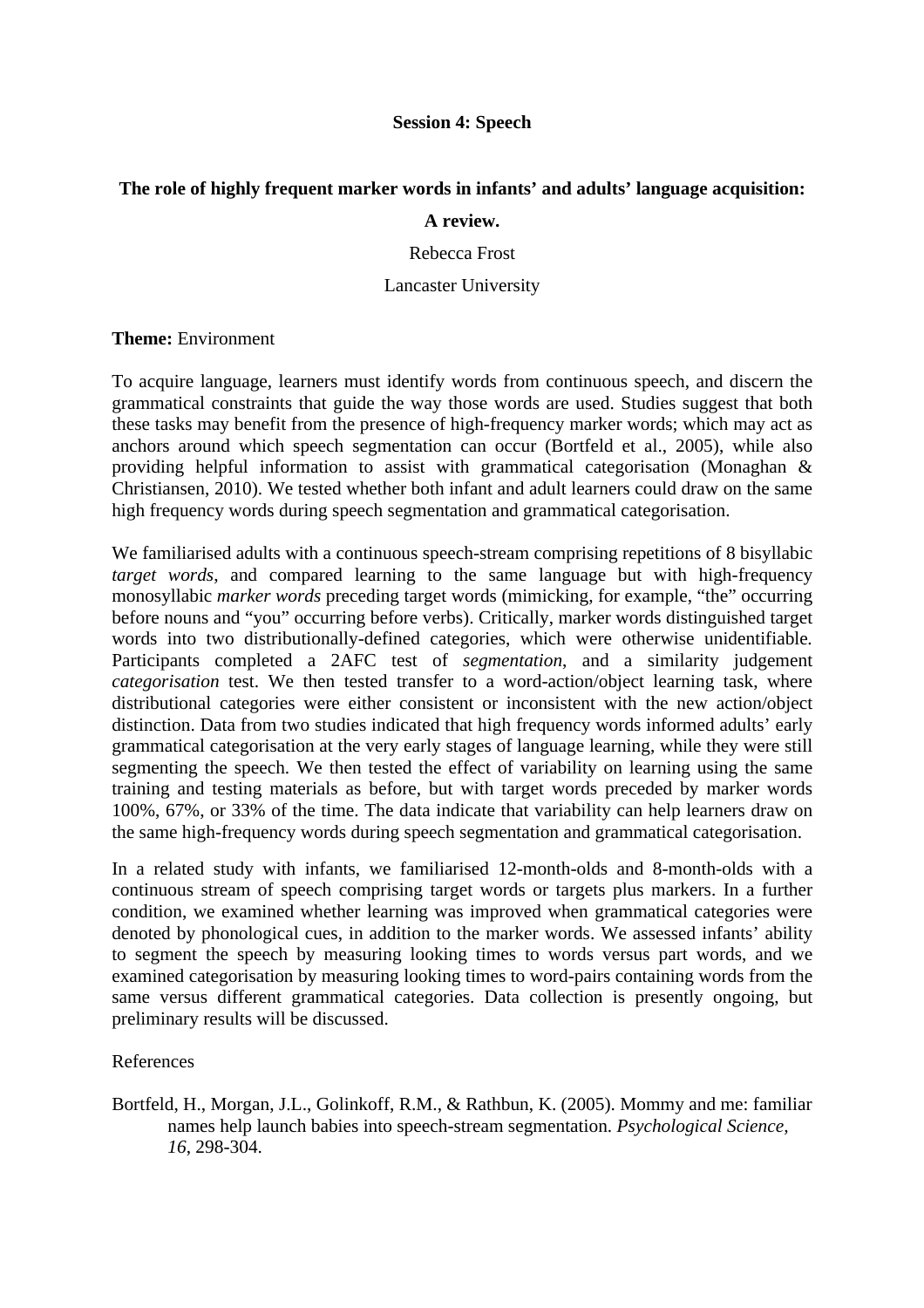Monaghan, P. & Christiansen, M. H. (2010). Words in puddles of sound: modelling psycholinguistic effects in speech segmentation. *Journal of Child Language, 37*, 545- 564.

#### **Gestalt auditory principles support phrase structure parsing**

Antony Scott Trotter, Padraic Monaghan & Rebecca L. A. Frost

Lancaster University

To accurately process and respond to speech requires rapidly determining the structural dependencies between words in order to comprehend meaning. While phrase structure may be necessary for producing syntactically complex sentences, it has been argued that sequential processing alone may be sufficient for comprehension, with low-level statistical correspondences providing critical support for dependency detection. In the present study, we investigated the extent to which prosody – the rhythmic and melodic aspects of speech – may support low-level processing of long-distance dependencies in complex syntactic structures. We hypothesized that phrasal units that contain syntactic dependencies would be more similar in terms of pitch, enabling grouping according to the Gestalt similarity principle. Accordingly, phrases that do not share a dependency will contrast in pitch, resulting in perceptually distinct groupings. Further, we hypothesized that pause duration could reflect the Gestalt principle of proximity; pauses occurring between clauses will render those clauses distinct if they are longer in duration than pauses elsewhere in the speech. Similarly, pauses should be of a shorter duration within clauses, supporting the grouping of words contained in each clause.

To explore this possibility, we analysed behavioural data from Montag and MacDonald (2014). In their study, American English speakers ( $n = 64$ ) spontaneously produced either passive (e.g. [the bear]1 [held]2 [by the girl]3 [is green]4) or hierarchical centre-embedded sentences (HCEs, e.g. [the bear]1 [the girl]2 [held]3 [is green]4), elicited using a picture description task. These sentences were divided into four phrase positions (as indicated by the indices in the examples). According to the proximity and similarity principles, we expected shorter pauses, and more similar pitch to occur between dependent phrases, distinguishing passive and HCE structures. Linear mixed effects modelling (LMEMs) revealed a smaller pitch decrease from the first to second positions in passives (passive; 9.6Hz  $(t = -6.05)$  vs. HCE; 12.8Hz  $(t = -5.93)$ ), a smaller pitch decrease from second to third positions in HCEs (HCE; 6.4Hz ( $t = -2.626$ ) vs. passive; 17.9Hz ( $t = -1$ ) 12.623)), and a similar, insignificant decrease between the third and fourth positions (HCE; 5.7Hz ( $t = -1.977$ ) vs. passive; 5Hz ( $t = 0.934$ )), see Figure 1. LMEMs assessing the likelihood of pause occurrence revealed a significant interaction between syntactic form and pause location, indicating that in HCEs, pauses were more likely to occur between the first and second positions ( $p < 0.05$ ), whilst in passives, they were more likely to occur between positions two and three ( $p < 0.005$ ), see Figure 2. Pause duration failed to differ between those occurring within, and at the boundaries of dependent phrases  $(t < 2)$ , see Figure 3. HCEs are challenging to process, but here we see evidence that pitch similarity and temporal proximity provide reliable cues for tracking their dependencies; phrases in positions two and three are temporally proximate, and have high pitch similarity, distinguishing the initial phrase (position one) of the main clause, assisting in the detection of long distance dependencies.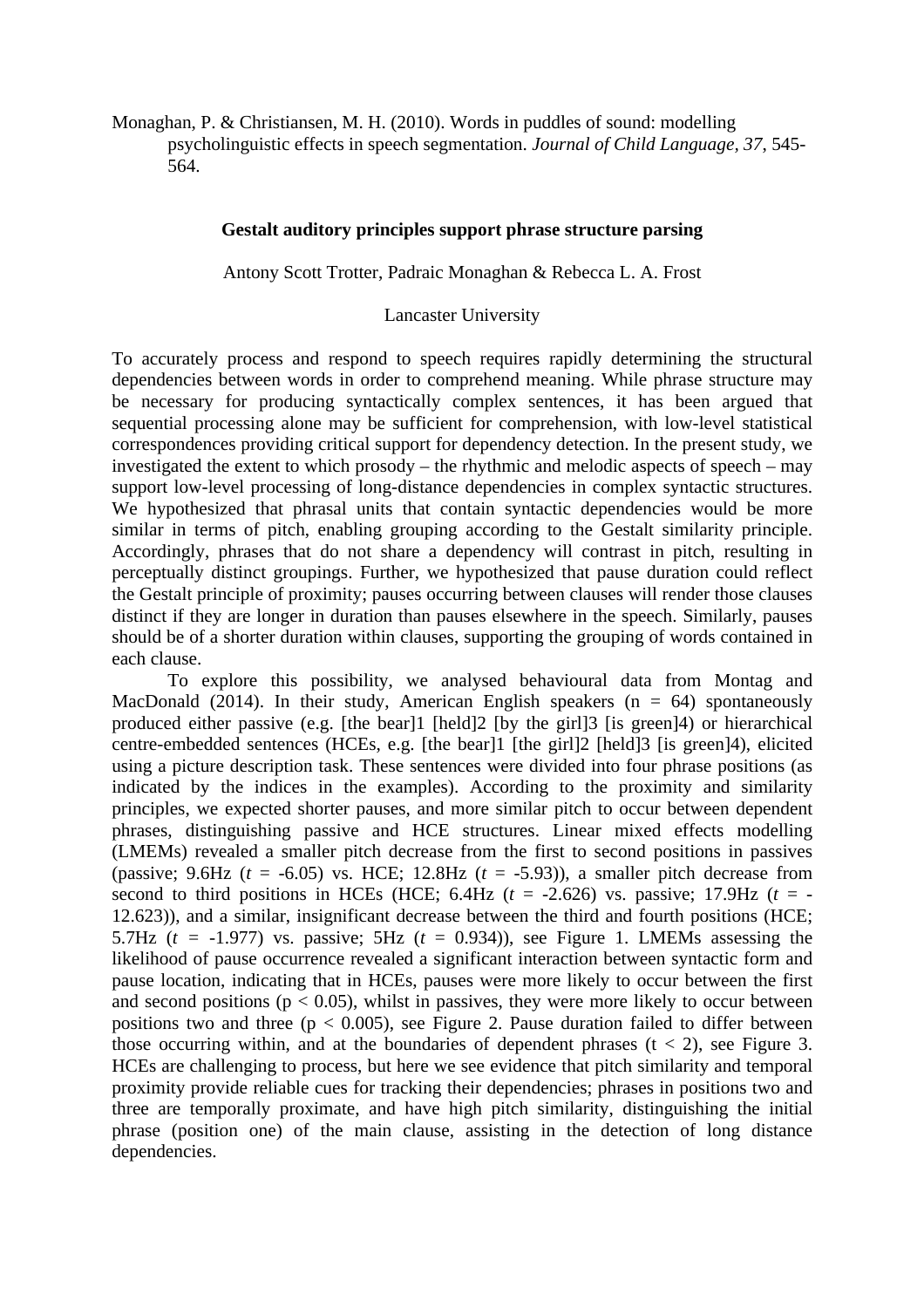

Figure 1: Mean  $F_0$ hz for words in each phrase for active vs. passive structures



Figure 2: Proportions of pauses with zero vs. non-zero values for active vs. passive structures



Figure 3: Mean pause duration by pause location for active vs. passive structures

## **References**

Montag, J. L., & MacDonald, M. C. (2014). Visual salience modulates structure choice in relative clause production. *Language and Speech, 57(2),* 163-180.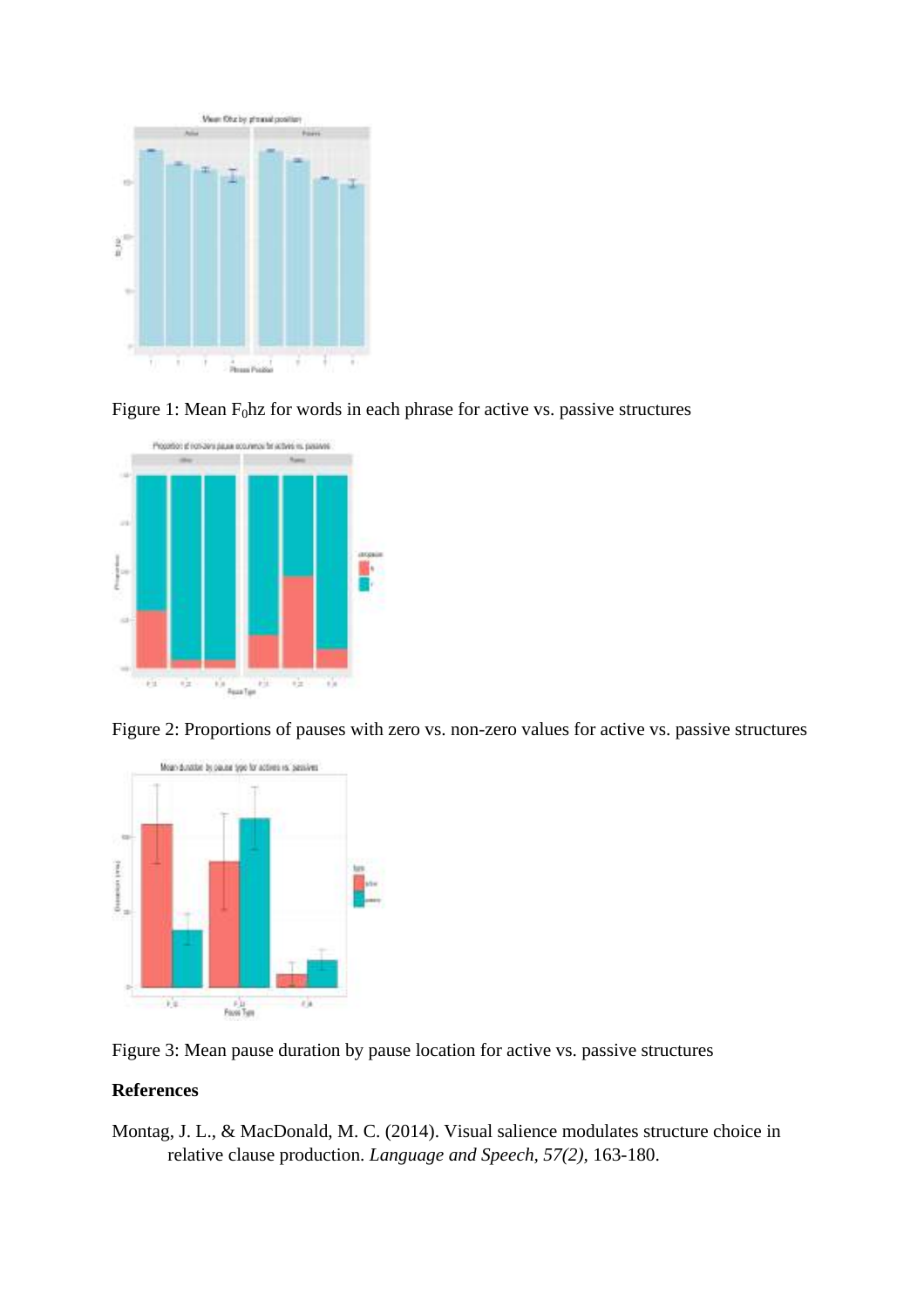## **Investigating Predictors of Individual Differences in Productive Vocabulary and Their Ability to Identify Late Talking Toddlers**

Lana Jago

## The University of Liverpool lsjago@liverpool.ac.uk

**Theme:** Knowledge, Language 0 – 5 Project

Understanding individual differences in language acquisition is fundamental to developing our knowledge of language impairments. Currently, late talkers are identified on the basis of productive vocabulary, usually, at 24 months. However, earlier late talking status has been shown to be a poor predictor of later language abilities (Fernald & Marchman, 2012; Dale, Price, Bishop & Plomin, 2003).

In this study, we investigate predictors of individual differences in productive vocabulary at 24 months as measured by the Communicative Development Inventory (CDI). These predictors include earlier measures of receptive and productive vocabulary, non-word repetition, quality of input, gender, family history of speech and language impairments, and speed of processing familiar items. Following this, we investigate the strength of these predictors in identifying late talking status at 24 months as determined by productive vocabulary scores using the CDI.

The first analysis will investigate the association between these measures and productive vocabulary scores. A regression analysis will investigate the ability of these predictors to explain the variance in productive vocabulary at 24 months.

A second analysis will investigate the strength of these predictors in identifying late talking children from typically developing children. The receiver operating characteristic (ROC) analysis will measure the overlap in scores obtained by children identified as late talking compared to children with typically developing language. This analysis will also provide details on scores with optimal sensitivity and specificity for classifying children as Late Talkers.

The preliminary results for the sensitivity and specificity analysis suggest that a number of the predictors successfully identify late talking children, yielding acceptable levels of sensitivity and specificity. In addition there was little overlap between scores achieved by late talkers and typically developing children, as shown by the area under the ROC curves. Successful predictors were the number of words understood at 18 months, the number of words understood and spoken at 18 months, mean length of utterance at 24 months and nonword repetition at 25 months. However, input averaged across 18-21 months, as measured by adult word count using LENA technology, did not distinguish between late talking and typically developing children. Analyses for the predicting individual differences in vocabulary at 24 months is ongoing and will be presented.

Implications for theories of individual differences and criteria for identifying children at risk of late talking will be discussed.

## **References**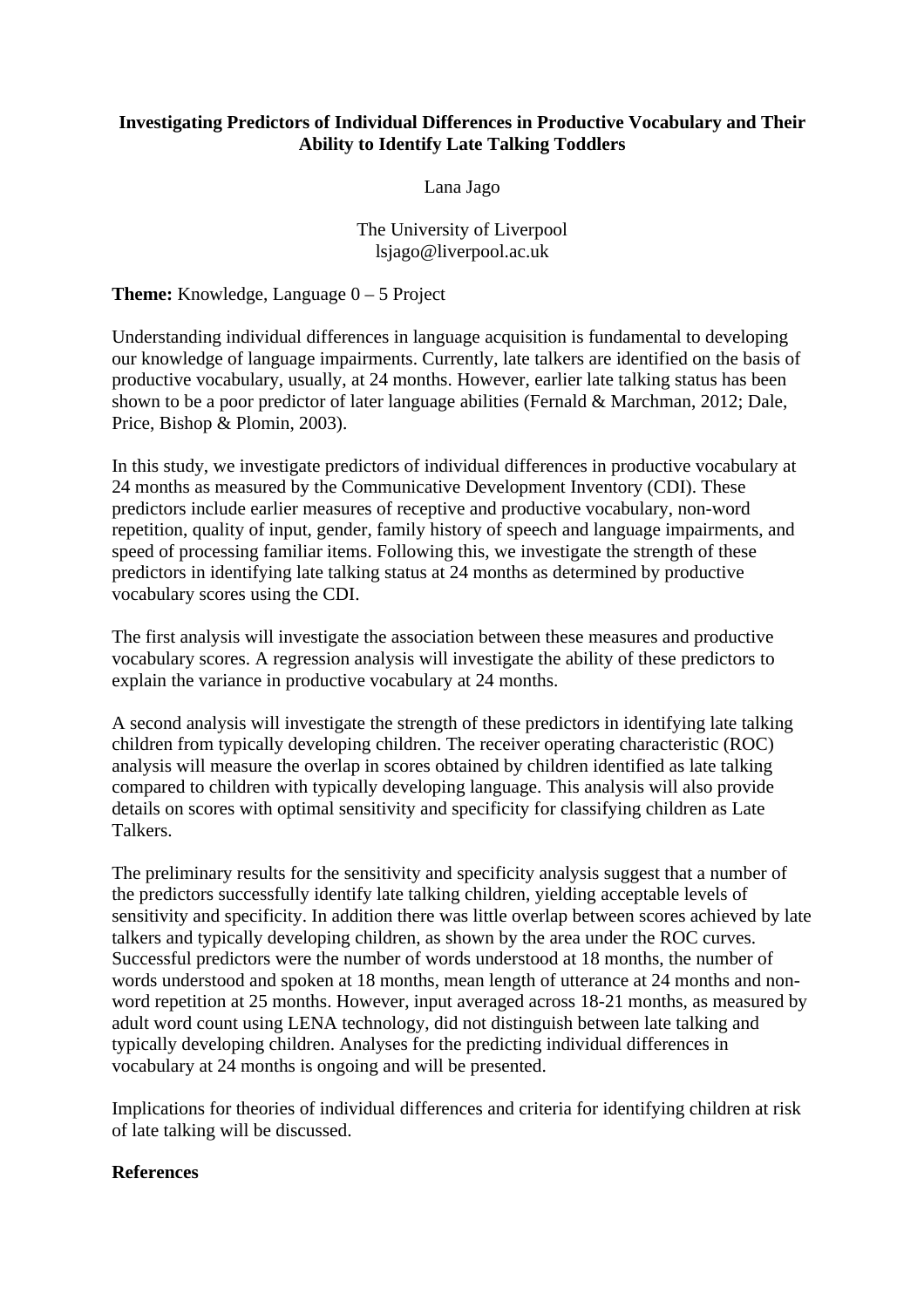- Fernald, A., & Marchman, V. A. (2012). Individual Differences in Lexical Processing at 18 Months Predict Vocabulary Growth in Typically-Developing and Late- Talking Toddlers Anne. *Child Development*, *83*(1), 203–222.
- Dale, P. S., Price, T. S., Bishop, D. V. M., & Plomin, R. (2003). Outcomes of Early Language Delay: I. Predicting Persistent and Transient Language Difficulties at 3 and 4 Years. *Journal of Speech, Language and Hearing Research*, *46*, 544–560.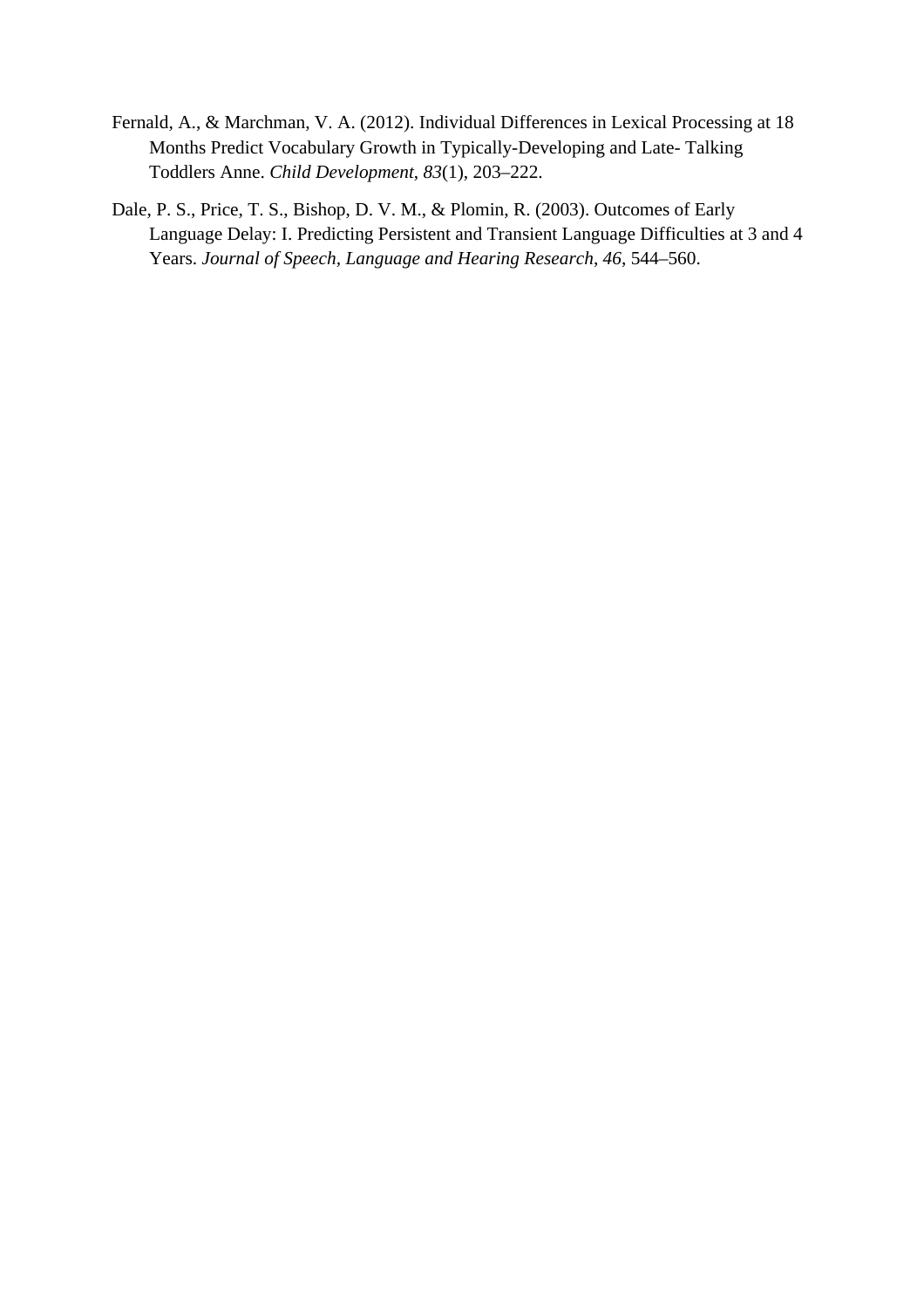#### **Session 5: Actions and words**

#### **The effect of labels and associated sounds on objet recognition**

Louah Sirri, Vincent Reid, & Eugenio Parise

Lancaster University, UK

There is accumulating evidence showing that infants prefer linguistic (e.g., words) over non-linguistic (e.g., sounds) stimuli, suggesting that from the early stage of language acquisition, words have a privileged status (e.g., Vouloumanos & Werker, 2007; Ferry et al., 2010). Yet, it remains unclear whether verbal (labels) and non-verbal signals (associated sounds) activate conceptual representations in a similar manner. Recently, Lupyan & Thompson-Schill (2012) have shown that adults recognize faster a target image (e.g., cat) when it is primed by a verbal cue, such as a spoken label (the word 'cat'), compared to when it is primed by non-verbal sound (e.g., meowing), indicating that in adults concepts are activated more effectively via verbal compared to non verbal means. The present study aimed to replicate and extend these findings to pre-verbal infants. Nine- and twelve-month-old infants participated in a primed intermodal preferential (IPL) task in which they listened to either a label (e.g., cow) or sound (e.g., mooing) followed by an image containing two objects (e.g., cow – telephone), a target (congruent) and a distracter (incongruent), while their looking times were being recorded. An additional group of adults took part in a behavioural task during which they heard a label or a sound followed by an object on the screen, either matching or not the auditory stimulus. Their task consisted at answering as fast as possible indicating whether the word-image pair matched or not. Preliminary results show that, in line with previous findings, adult participants reacted faster when the object was primed by a label compared to a sound. Upon hearing the auditory stimulus (word vs. sound), the 9-month-old infants looked longer at the target image compared to the distracter in both the label and sound conditions and they were faster in shifting their gaze to the target compared to the distracter in the sound compared to the label condition. On the contrary the 12-month-old infants looked longer at the target image compared to the distracter in the sound condition, but in the label condition they looked longer to the incongruent compared to the congruent object. Twelve-month-old infants were faster in shifting their gaze in the label condition compared to the sound condition, even though we observed no difference between congruent and incongruent images. These findings confirmed that, in adults, conceptual representations are activated more quickly and efficiently by verbal labels as opposed to nonverbal cues, emphasizing the special status of words as referential cues. In infants our data could indicate a developmental trajectory, with 12-month-olds showing a gaze shift pattern more similar to the reaction time in adults compared to the 9-month-olds.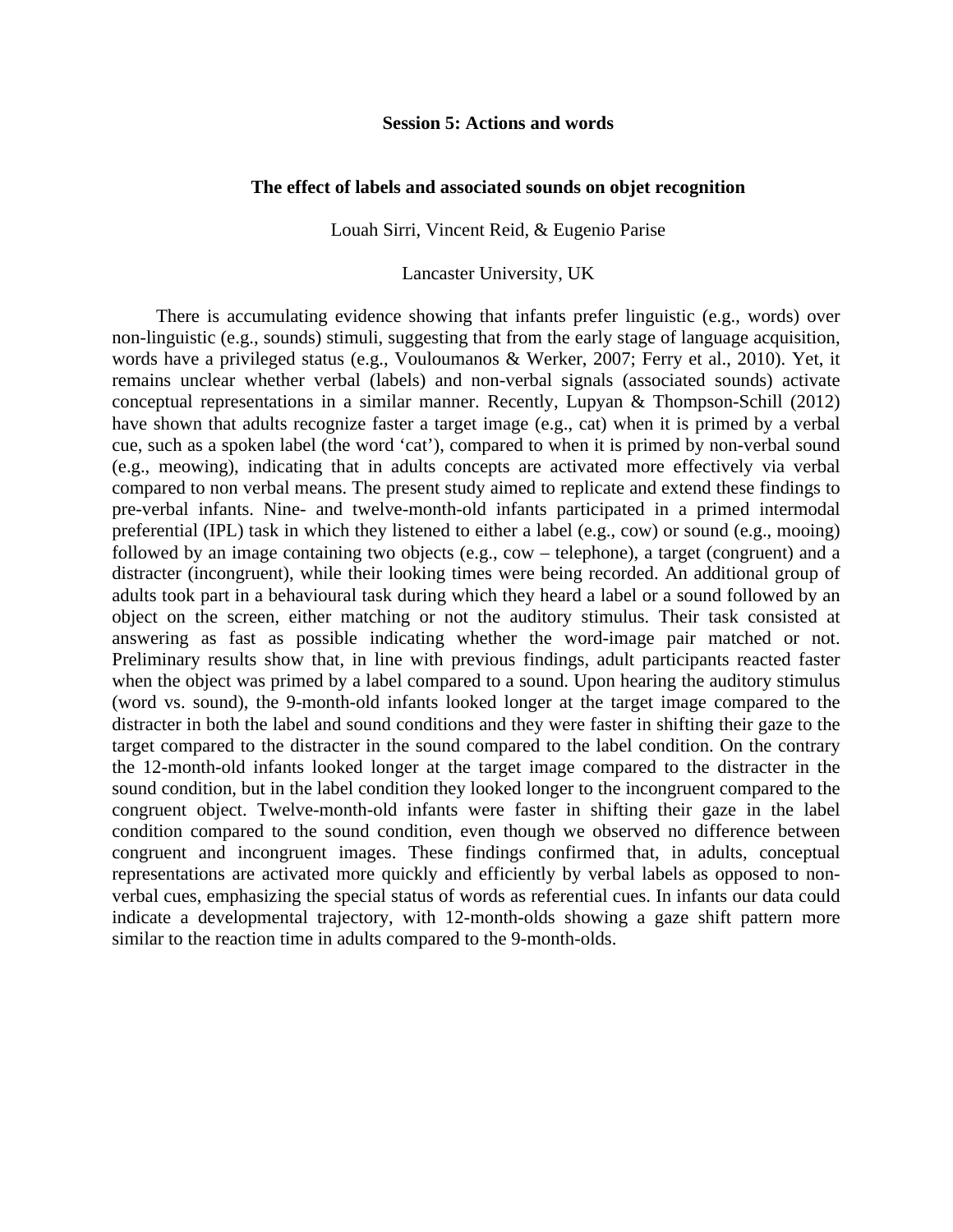#### **The importance of nonlinguistic variability to early language learning: the case of colour**

Katherine E. Twomey, Shirly Ma & Gert Westermann

#### Lancaster University, UK

Background variability supports learning in multiple domains, for example category learning, generalization and motor development. Recent work suggests that it plays a key role in early language acquisition, however whether variability supports or hinders learning is unclear. For example, speaker variability facilitates early phoneme discrimination (Rost & McMurray, 2009), and visual variability in 3D referents helps toddlers learn nouns (Twomey, Ranson, & Horst, 2014). In contrast, storybook studies suggest that variability in visual context impairs learning (Horst, Parsons, & Bryan, 2011). Thus, the role of nonlinguistic variability in language acquisition is currently unclear.

According to dynamic systems theory (Thelen & Smith, 1996), language – indeed any behaviour – emerges from an interacting system of components, which includes the learner and the learning environment as well as language itself. When these components interact in a predictable way, the result is a predictable behaviour (e.g., crawling). When components of the system change (e.g., muscle strength), new predictable behaviours emerge (e.g., walking). On this account, small amounts of variability should change the way that components of a system interact, speeding up the emergence of new, stable behaviours (Stephen & Dixon, 2009). On this account, nonlinguistic variability during learning should help, not hinder, language acquisition. However, if language is a closed, domain specific system, this environmental variability may hinder learning by distracting the learner from the language input.

To test these contrasting predictions, we taught 2-year-old children three novel nouns in an eyetracked referent selection/retention task, manipulating nonlinguistic variability. First, children were asked to locate the referent of known and novel words (e.g., *Can you find the [X]?*) in an array of one novel and two familiar items. Children were randomly assigned to one of two conditions in which stimuli were identical, but with the critical exception that half the children saw objects on a white background (*constant condition*), and half saw objects on multiple, colored backgrounds (*variable condition*; Fig 1). Next, at test, children were asked to identify the objects encountered during referent selection from an array of novel objects only (Fig. 2). There as no strong evidence for sustained attention to either known or novel targets during referent selection. However, children in the constant condition showed no evidence of retaining novel noun-referent mappings at test. In contrast, children in the variable condition did show evidence of word learning, looking at target objects in response to the label at levels greater than expected by chance on the second block of test trials (Fig. 3). Thus, in the current study nonlinguistic variability facilitated language learning.

The current study makes the novel prediction that other sources of nonlinguistic entropy (e.g., sound, space) may also facilitate language learning; tests of these predictions are currently underway. Overall, however, these data demonstrate that language learning is affected by nonlinguistic entropy, supporting a dynamic systems accounts in which language is fundamentally embedded in and influenced by a complex system of nonlinguistic components.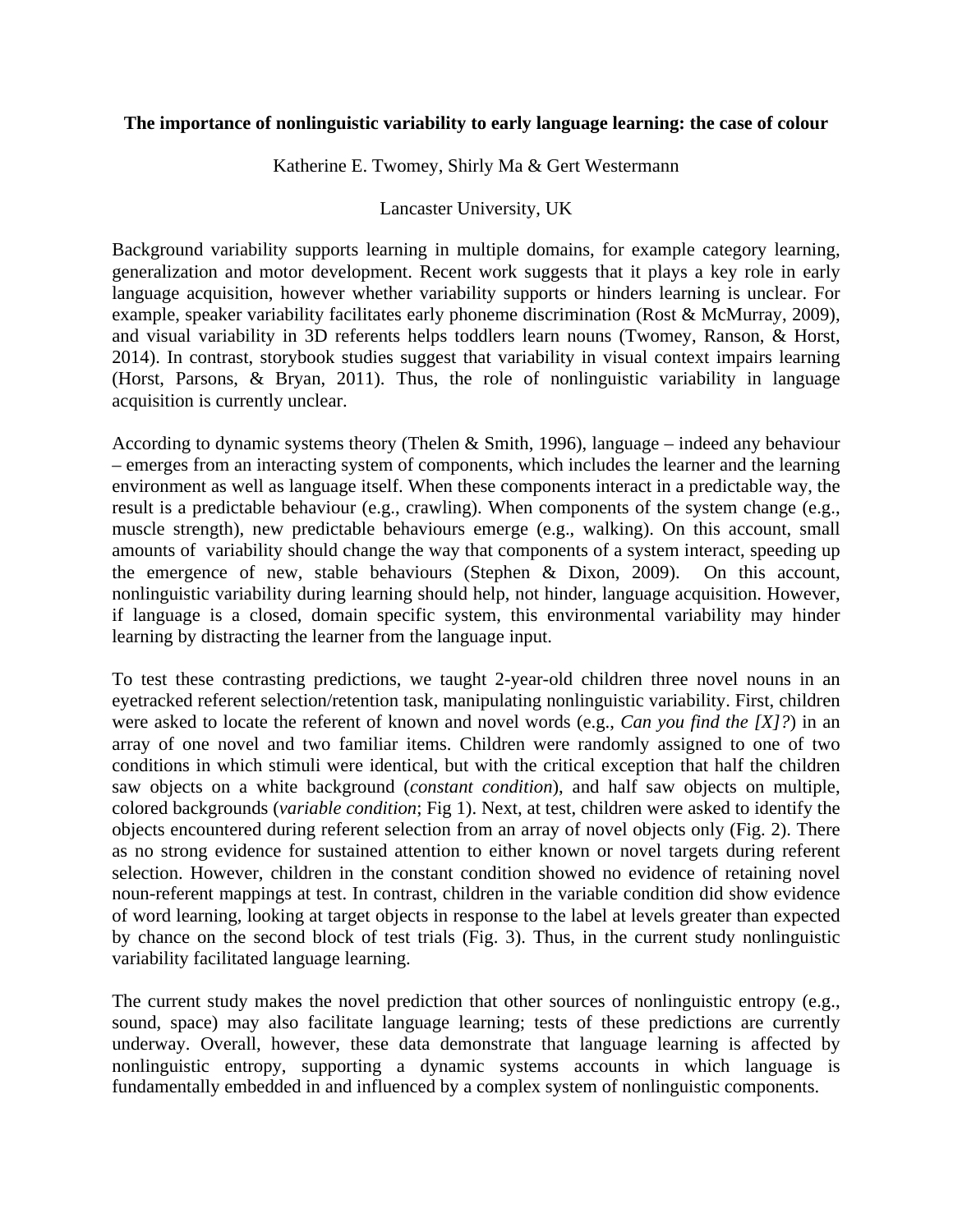| Trial                 | Stimuli | Color | Target |                       |                   |     |       |
|-----------------------|---------|-------|--------|-----------------------|-------------------|-----|-------|
| Engagement<br>1       |         | n/a   | n/a    | Attention<br>getter 3 |                   | n/a | n/a   |
| Warm-up 1             |         |       | ball   | RS block 2<br>trial 3 |                   |     | zorch |
| Warm-up 2             |         |       | fork   | RS block 2<br>trial 4 |                   |     | fork  |
| Warm-up 3             |         |       | cup    | Attention<br>getter 4 |                   | n/a | n/a   |
| RS block 1<br>trial 1 |         |       | banana | RS block 2<br>trial 5 |                   |     | zorch |
| Attention<br>getter 1 |         | n/a   | n/a    | RS block 3<br>trial 1 |                   |     | car   |
| RS block 1<br>trial 2 |         |       | tife   | Attention<br>getter 5 |                   | n/a | n/a   |
| RS block 1<br>trial 3 |         |       | cup    | RS block 3<br>trial 2 |                   |     | blick |
| RS block 1<br>trial 4 |         |       | tife   | RS block 3<br>trial 3 |                   |     | ball  |
| Attention<br>getter 2 |         | n/a   | n/a    | RS block 3<br>trial 4 |                   |     | blick |
| RS block 1<br>trial 5 |         |       | tife   | Attention<br>getter 6 |                   | n/a | n/a   |
| RS block 2<br>trial 1 |         |       | apple  | RS block 3<br>trial 5 |                   |     | blick |
| RS block 2<br>trial 2 |         |       | zorch  | Well done!            |                   | n/a | n/a   |
|                       |         |       |        |                       | Five-minute break |     |       |

*Fig. 1*. Example referent selection phase, variable condition. Equivalent trials for the constant condition were identical except that images were presented on a white background.



*Fig. 2*. Example retention phase. Retention trials were identical across conditions.



*Fig. 3.* Proportion target looking during memory reactivation trials. Error bars represent 95% CIs. Where bins are marked with a point, looking is significantly above chance  $(0.33; p < .05,$ one-sample, two-tailed *t*-tests)

Horst, J. S., Parsons, K. L., & Bryan, N. M. (2011). Get the story straight: contextual repetition promotes word learning from storybooks. *Frontiers in Psychology*, *2*.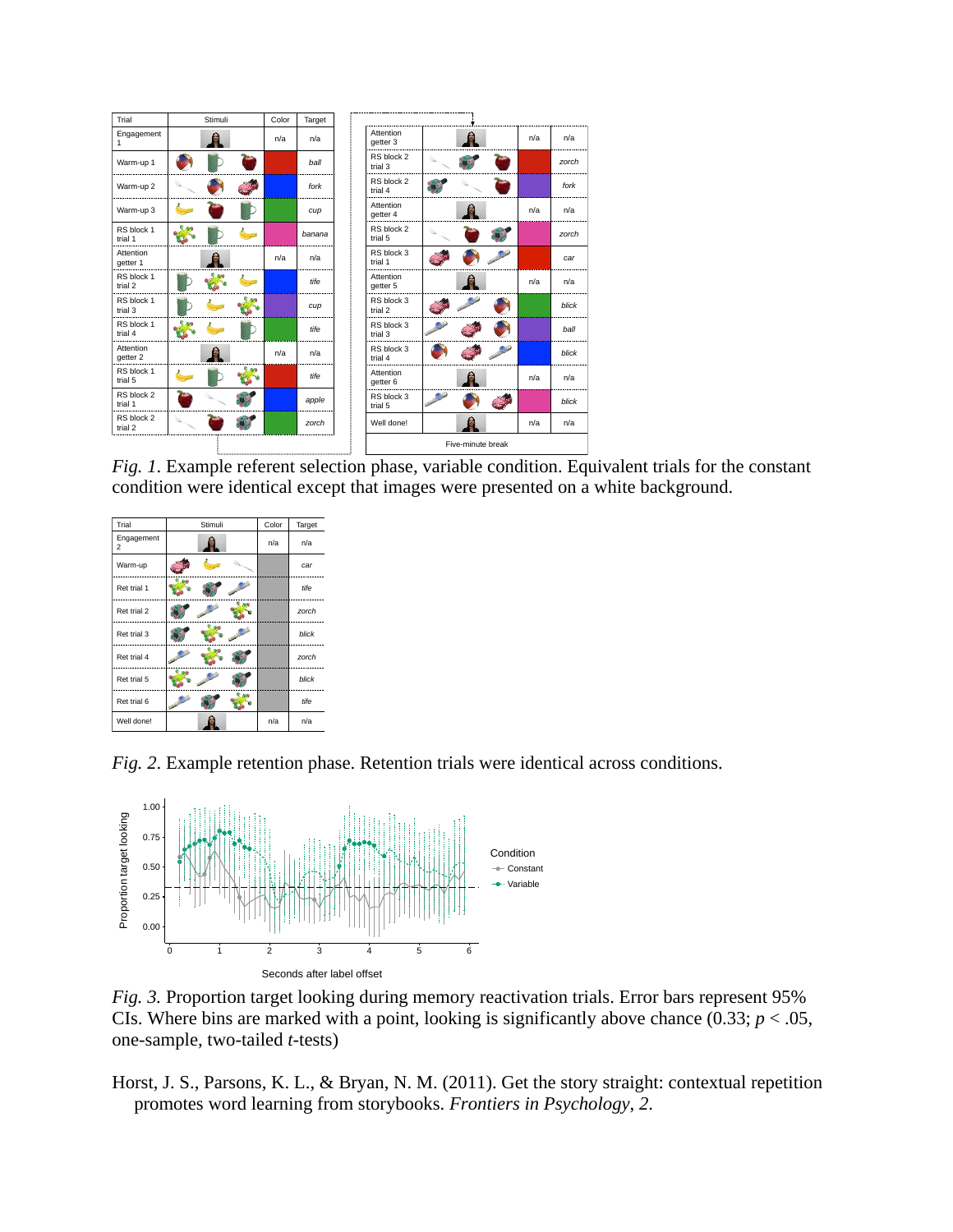- Rost, G. C., & McMurray, B. (2009). Speaker variability augments phonological processing in early word learning. *Developmental Science*, *12*(2), 339–349.
- Stephen, D. G., & Dixon, J. A. (2009). The self-organization of insight: Entropy and power laws in problem solving. *The Journal of Problem Solving*, *2*(1), 6.
- Thelen, E., & Smith, L. B. (1996). *A Dynamic Systems Approach to the Development of Cognition and Action*. Cambridge, Mass.: MIT Press.
- Twomey, K. E., Ranson, S. L., & Horst, J. S. (2014). That's more like it: Multiple exemplars facilitate word learning. *Infant and Child Development*, *23*(2), 105–122.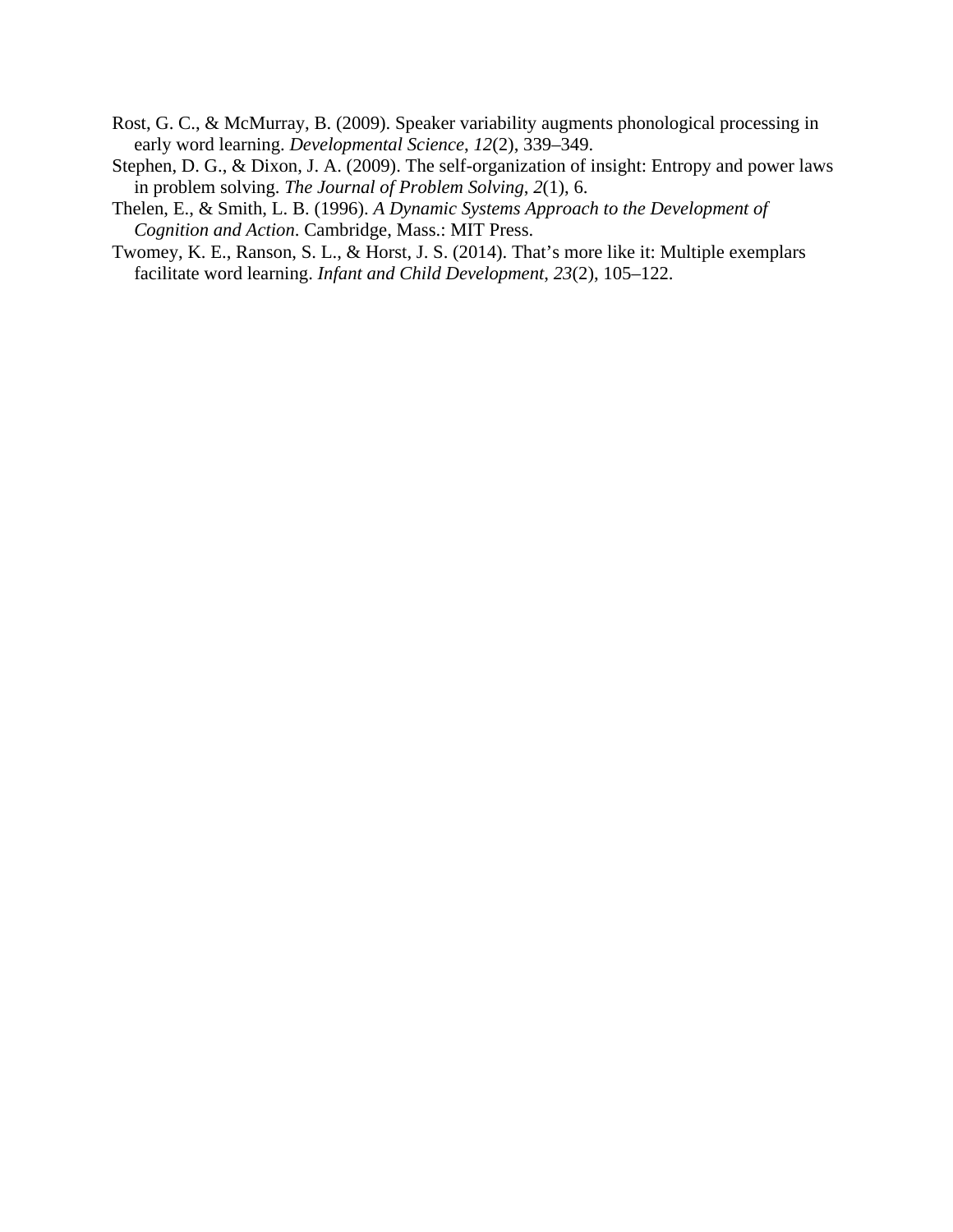# Seven months' understanding of everyday actions in communicative and non-communicative contexts

Christian Kliesch Lancaster University

Vincent M. Reid Lancaster University

Anna L. Theakston Manchester University

> Eugenio Parise Lancaster University

Also submitted as a poster for LCICD 2017

When learning about others' actions, infants interpret actions as goal directed (Hunnius & Bekkering, 2010; Reid et al., 2009). Infants can anticipate familiar head- and mouth-directed actions (e.g. putting a cup to the mouth), but fail to anticipate unfamiliar actions (putting the cup to the ear) even after several observations. However, adults are able to anticipate unexpected action outcomes after a few exposures (Hunnius & Bekkering, 2010).

Infants are also sensitive to ostensive communication (Csibra, 2010). When infants are addressed ostensively, they expect the content of the communication as relevant, meaningful and generalisable (Csibra & Gergely, 2009).

In the study presented here, we investigated whether infants might learn to anticipate unexpected action outcomes when they are addressed ostensively. This replicates Hunnius and Bekkering (2010), with the addition of a communication manipulation: Prior to each action demonstration, the actor addressed the infant either ostensively, or non-ostensively. To control for previous knowledge of the actions, we included an additional condition involving two unfamiliar objects which participants either moved to the mouth or the ear. We also measured their pupil dilation (c.f. Hepach & Westermann, 2016) to investigate whether infants' learning is modulated by differences in arousal after communication or seeing unexpected action outcomes.

We hypothesise that infants learn to anticipate novel action outcomes in ostensive contexts, but not in non-communicative contexts. Ostensive communication might also facilitate the remapping of familiar action outcomes to new goal locations. This study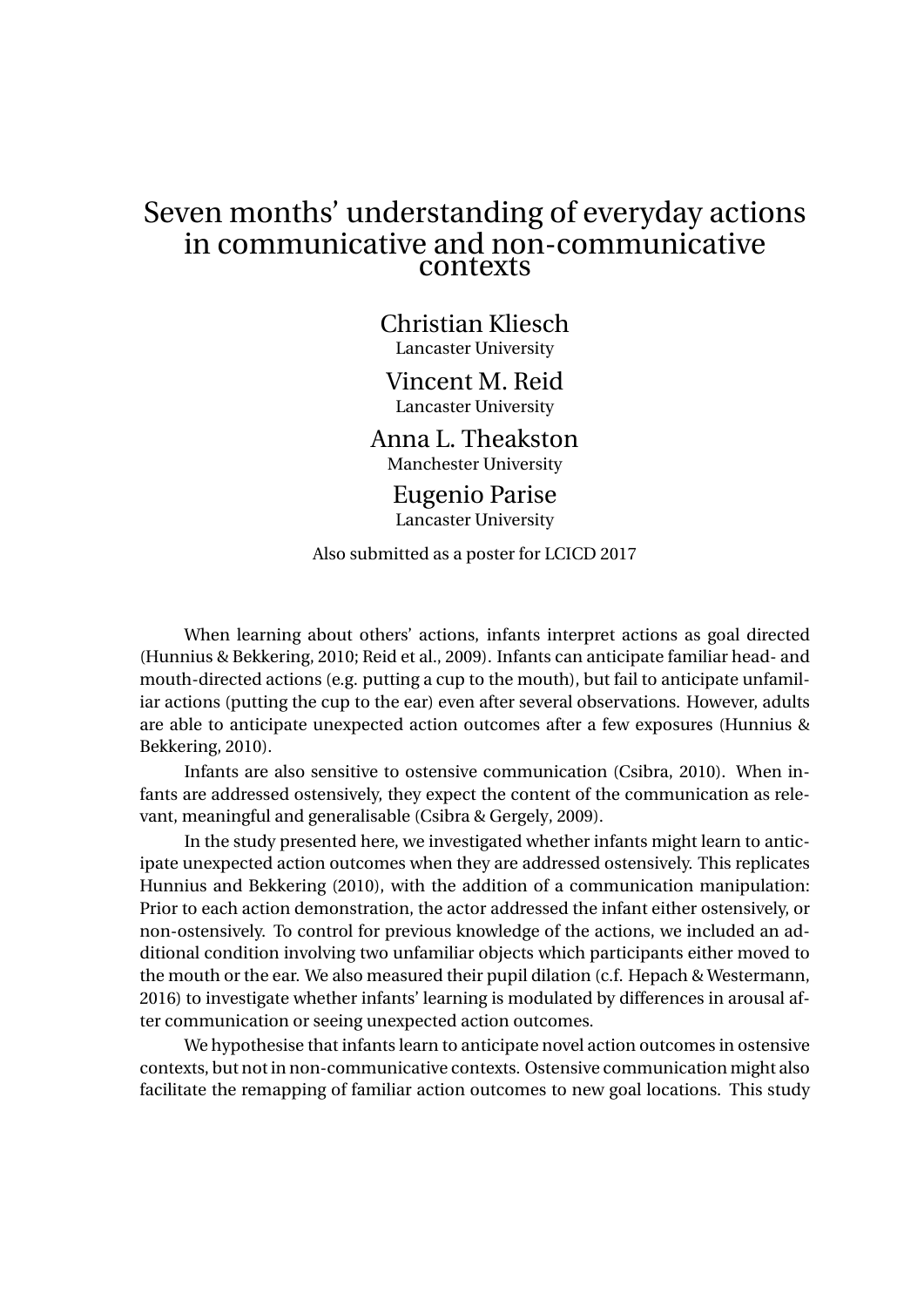can potentially show how ostensive communication drives the interpretation of novel information in the context of already known information.

Furthermore, we were interested in the excitatory arousal after seeing the actionoutcome pairings and the effect of communication as measured through their pupil dilation (c.f. Hepach, Vaish, & Tomasello, 2012; Hepach & Westermann, 2016). We hypothesised that infants show greater arousal in communicative compared to noncommunicative contexts.

#### **Participants**

Currently, we have tested 35 seven-month-old infants in a mixed design, pending analysis.

#### **Methods**

Infants were presented with three different actors greeting the infant either ostensively, using direct gaze and infant directed speech or an adult-directed control condition without direct gaze. Each actor then presented two objects by picking up the object and putting it either to the mouth or their ear/hair. Each presentation block consisted of nine presentations of the same greeting condition and action. The objects were a spoon, a cup, a hair brush, a mobile phone and two novel, colourful objects. One actor presented two objects congruently, e.g. by picking up the spoon and putting it to their mouth. The next actor would use the objects incongruently, e.g. put the spoon to the ear. The third actor would be using the novel objects. The order of presentation was randomised and the combinations of actors/objects were counterbalanced.

Pupil dilation measurements were taken at the start of the presentation to establish a baseline measure, and then every 6th and 9th trial within a block.

#### **Analysis**

We are interested in three measures: (1) Infants' anticipatory looks towards the action outcome throughout trials within one presentation block (2) The time course of anticipatory looks (3) The change in pupil dilation after each presentation block.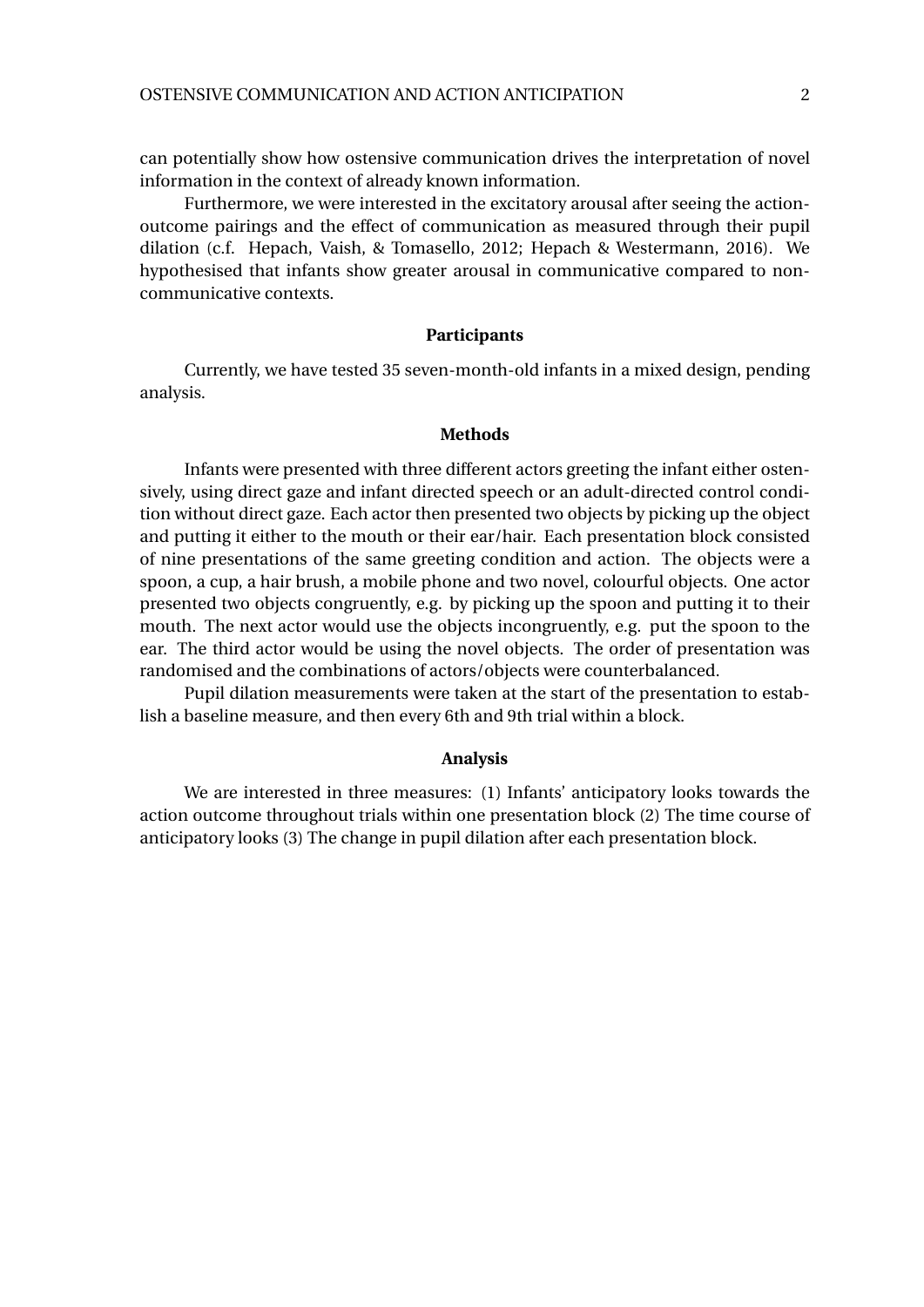#### References

- Csibra, G. (2010). Recognizing communicative intentions in infancy. *Mind & Brain*, *25*(2), 141–168. doi: 10.1111/j.1468-0017.2009.01384.x
- Csibra, G., & Gergely, G. (2009). Natural pedagogy. *Trends in Cognitive Sciences*, *13*, 148–153. doi: 10.1016/j.tics.2009.01.005
- Hepach, R., Vaish, A., & Tomasello, M. (2012). Young children are intrinsically motivated to see others helped. *Psychological Science*, *23*(9), 967–972. doi: 10.1177/ 0956797612440571
- Hepach, R., & Westermann, G. (2016). Pupillometry in infancy research. *Journal of Cognition and Development*. doi: 10.1080/15248372.2015.1135801
- Hunnius, S., & Bekkering, H. (2010). The early development of object knowledge: A study of infants' visual anticipations during action observation. *Developmental Psychology*, *46*(2), 446. doi: 10.1037/a0016543
- Reid, V. M., Hoehl, S., Grigutsch, M., Groendahl, A., Parise, E., & Striano, T. (2009). The neural correlates of infant and adult goal prediction: evidence for semantic processing systems. *Developmental Psychology*, *45*(3), 620–629. doi: 10.1037/ a0015209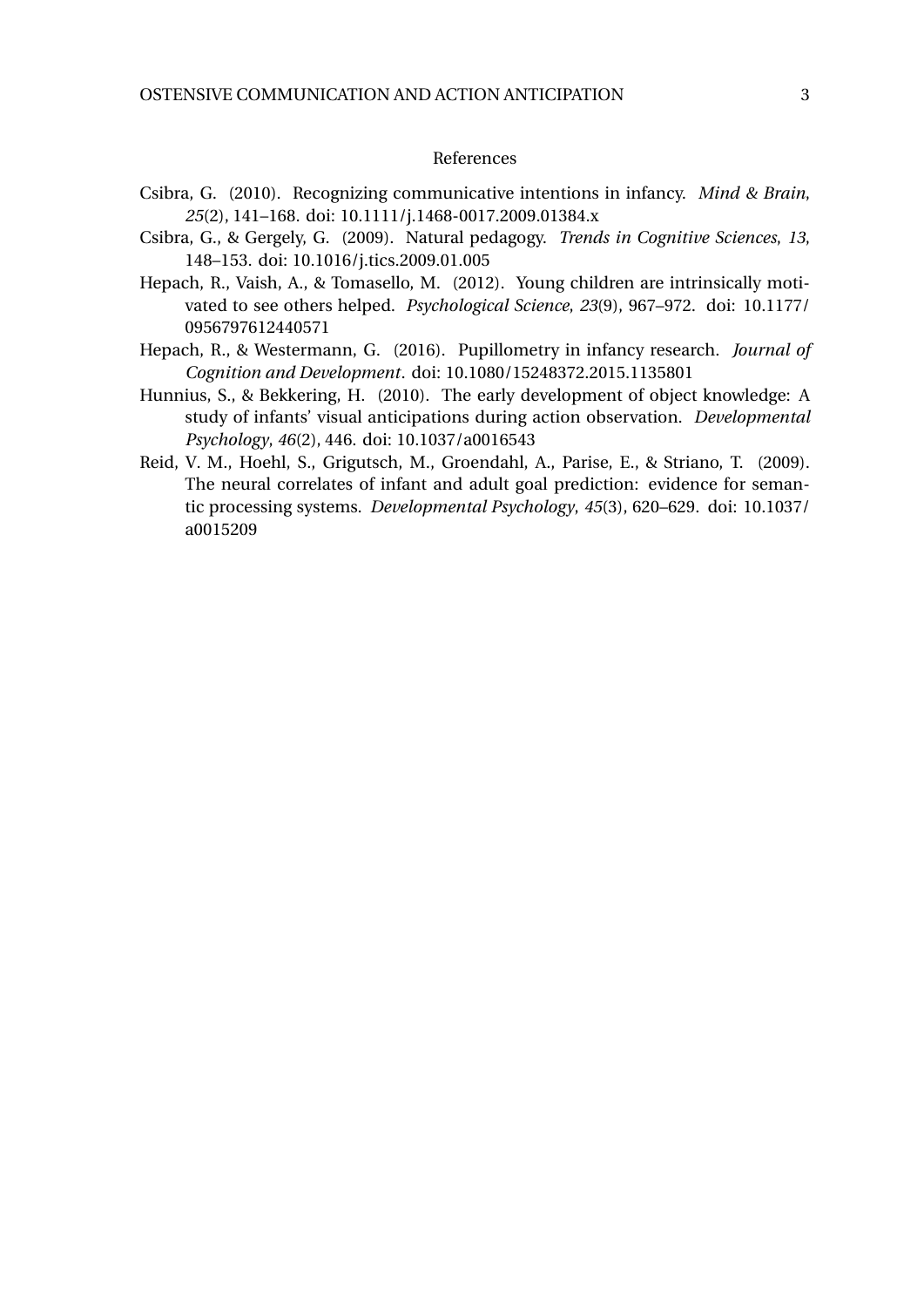#### **Session 6: Complex Constructions**

## **"Let's lie down because I'm tired of Apple because I'm poorly (be)cause I need to lie down": the influence of pragmatics on children's acquisition of complex causal sentences.**

Heather Leman

#### University of Machester

#### **Theme:** Communication

Causal complex adverbial sentences can perform various pragmatic functions (Sweetser, 1990): explain real-world causality (Content – e.g. You're hungry because you didn't eat); justify conclusions (Epistemic – e.g. She didn't eat because there's food left); and justify speech acts (Speech-Act – e.g. Eat your dinner, because you're hungry). Interpreting them requires determining what each clause means and how they relate to each other pragmatically. Insight into how children learning language do this and the factors impacting this understanding can shed light onto how pragmatic awareness and flexibility with form-function mapping develops.

Children produce *because-*utterances from around two-years-old and typically produce these sentences accurately (e.g. Hood & Bloom, 1979). By comparison, children often perform poorly in experimental studies testing comprehension until they are older (e.g. Emerson, 1979, 1980). In looking to understand children's acquisition of *because*-sentences, the role of input is largely overlooked. However, some theoretical approaches (e.g. constructivist, usage-based) consider the distributional properties of the input to be the basis for the development of more abstract formfunction linguistic mappings.

To examine the role of input on children's understanding of causal sentences, *because-*utterances were extracted from dense naturalistic corpora of two mothers interacting with their 3-4-year-old children. Mother and child speech was analysed for pragmatic function and Speech-Act type. Results showed that the distribution of different types of causal function differed between mother and child (e.g. mother 28% Content, 13% Epistemic, 59% Speech-Act; child 13%, 8%, 79% respectively). Additionally, while mothers produced different types of causal Speech-Acts, the majority for both children were assertive. These findings show that children hear significant variation in the use of *because,* the majority of uses do not explain real-world causality and children's use is not tightly related to input. This highlights the need for a detailed analysis of form-function mapping to thoroughly investigate the origin of these differences.

References:

Emerson, H. F. (1979). Children's comprehension of 'because' in reversible and non-reversible sentences. *Journal of Child Language*, *6*(02), 279-300.

Emerson, H. F. (1980). Children's judgements of correct and reversed sentences with 'if'. *Journal of Child Language*, *7*(01)*,* 137-155.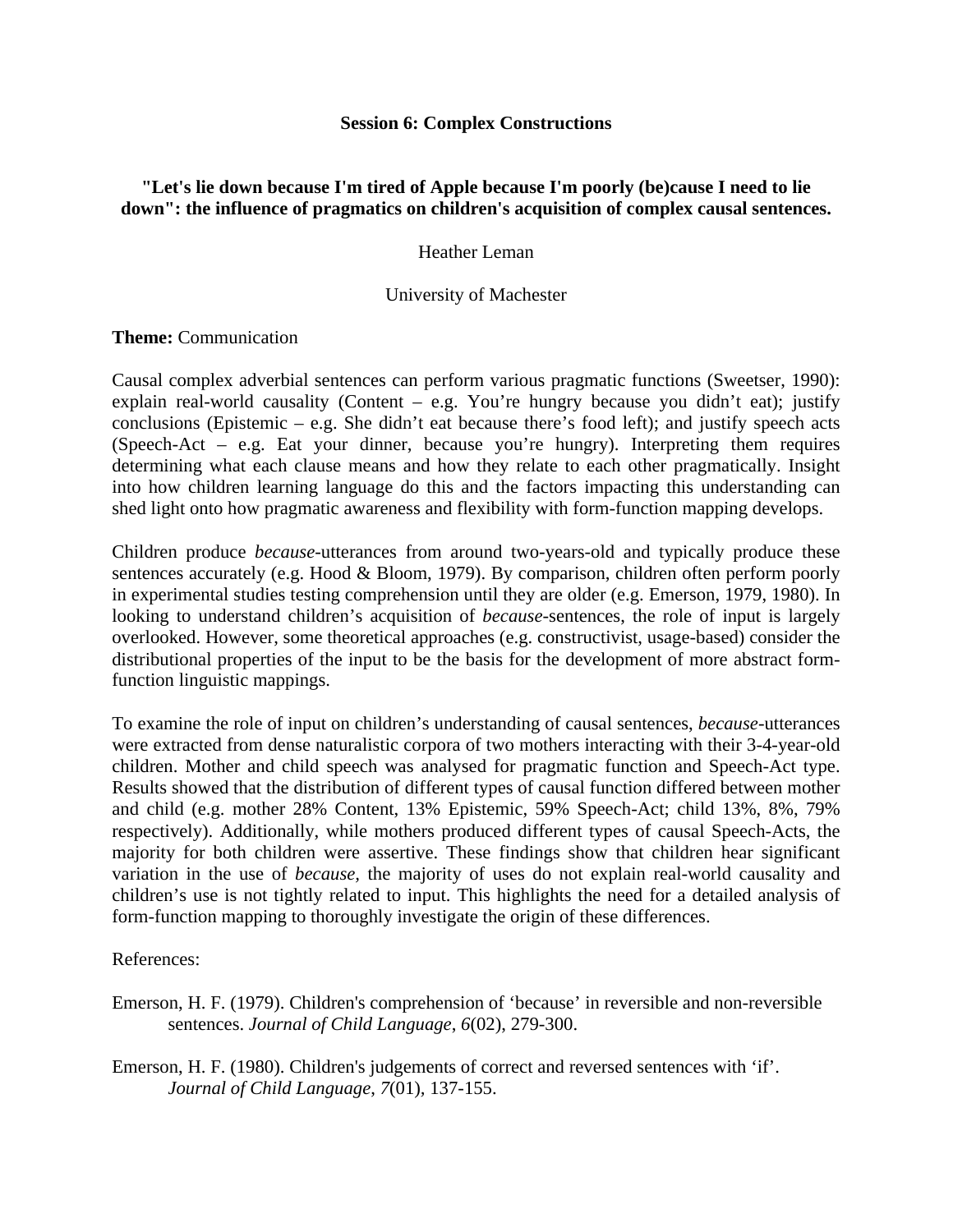- Hood, L. & Bloom, L. (1979). What, when, and how about why: A longitudinal study of early expressions of causality. *Monographs of the Society for Research in Child Development*, 1-47.
- Sweetser, E. (1990). *From Etymology to Pragmatics: Metaphorical and Cultural Aspects of Semantic Structure* (Cambridge Studies in Linguistics). Cambridge: Cambridge University Press.

## **The role of information structure in children's comprehension of complex sentences – testing two hypotheses**

Laura de Ruiter

## University of Manchester

English allows two different clause-orders for complex sentences with adverbial clauses, e.g. (1) *She checked her emails before she went home*. vs. (2) *Before she went home she checked her emails*. Children have difficulty correctly interpreting isolated sentences like these up to the age of 6 or 7 (e.g., Blything, Davies, & Cain, 2015). However, in spoken discourse, sentences occur in context, and contain both new information and given information, which allows the listener to link it to the previous discourse (e.g., *Sue went home. Before she went home, she checked her emails*). We identified two hypotheses in the literature about how information structure affects the processing of complex sentences:

(1) Sentences are easier to process, if given information precedes new information (Haviland  $\&$ Clark, 1974).

(2) Sentences are easier to process, if the information presupposed in the subordinate clause is given (Gorrell, Crain, & Fodor, 1989).

We tested which of the two hypotheses better predicted English-speaking 4- and 5-year- olds' (N=80) understanding of four different types of adverbial sentences (*after, before, because, if*), using a forced-choice task on a touch-screen laptop: Children had to choose between two picture stories (instruction: "Touch the matching story!"), which differed in the order of in which the two events occurred. We systematically manipulated clause-order (main-subordinate, subordinate-main), and whether a context sentence provided information about the main or the subordinate clause (given main, given sub) (see Table 1). We recorded accuracy as well as response times (RT). We also took standardised measures of working memory, inhibition, receptive vocabulary, and general language ability. We analysed the data using generalised mixed-effects models in R, including random effects for items and subjects.

Our results support hypothesis 1. While five-year-olds performed better than four-year-olds  $(z =$ 4.805, p <.0001), children of both age groups showed the same pattern: They performed better when the initial clause –whether main or subordinate – was given, for example, when the subordinate clause was given, and the complex sentence was in sub- main order) ( $z = 4.846$ ,  $p <$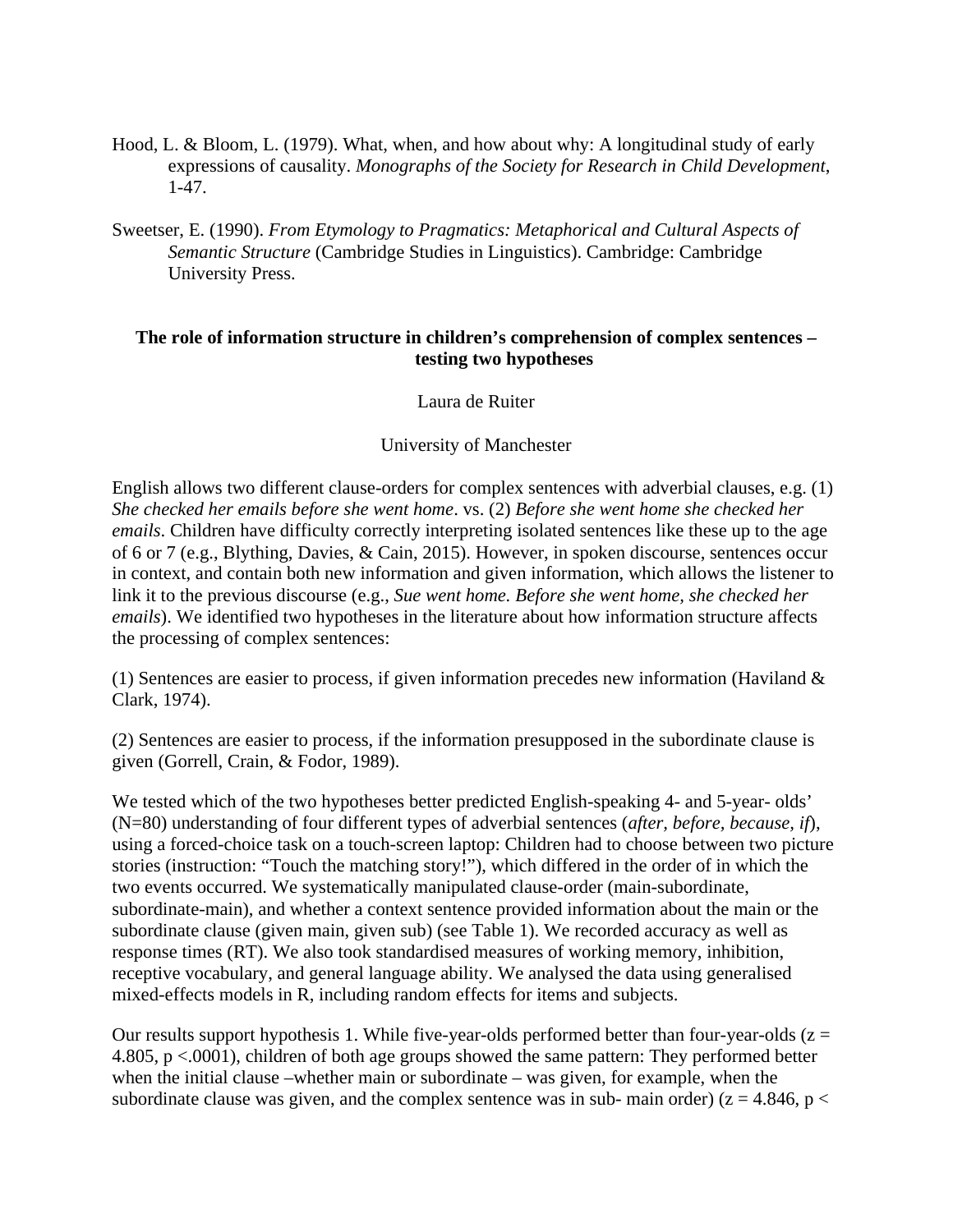.0001; see Fig.1). We also found that information structure had a differential impact on the "iconicity effect", which is the observation that children find sentences easier to understand if the order of events in the sentence reflects the order of events in the real world (sentence 1 above is iconic, sentence 2 is not) (Blything et al., 2015; Clark, 1971). The iconicity effect was more pronounced when the subordinate clause was given, and less pronounced when the main clause was given. Our findings show that children are sensitive to information structure from an early age, and that even minimal contextual information modulates children's processing preferences.

We will present the complete data set, including the RT data, as well as the effects of different sentence types, age, and individual differences in children's processing, and discuss the theoretical implications of the results.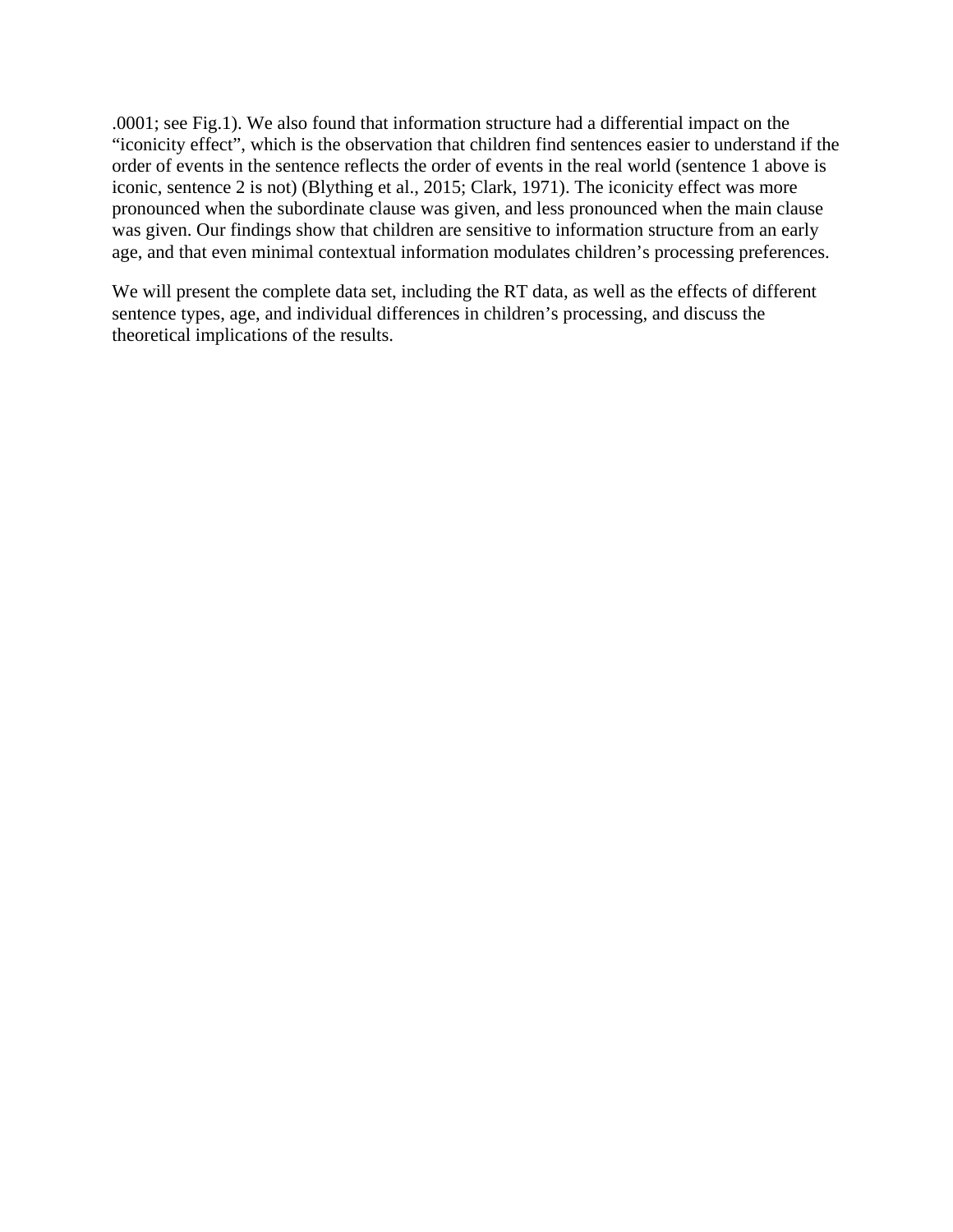|             |                    | <b>CLAUSEGIVEN</b>                                        |                                                  |  |  |  |  |
|-------------|--------------------|-----------------------------------------------------------|--------------------------------------------------|--|--|--|--|
| <b>TYPE</b> | <b>CLAUSEORDER</b> | given-sub                                                 | qiven-main                                       |  |  |  |  |
| after       |                    | Sue paints the old fence.                                 | Sue hoovers the house.                           |  |  |  |  |
|             |                    | After she paints the old fence, she hoovers<br>the house. | After she paints the old fence, she hoovers the  |  |  |  |  |
| before      |                    | Sue paints the old fence.                                 | house.<br>Sue hoovers the house.                 |  |  |  |  |
|             |                    |                                                           |                                                  |  |  |  |  |
|             |                    | <b>Before she paints the old fence, she</b>               | Before she paints the old fence, she hoovers the |  |  |  |  |
|             | sub-main           | hoovers the house.                                        | house.                                           |  |  |  |  |
| because     |                    | Tom opens the door.                                       | Tom sees the snowman.                            |  |  |  |  |
|             |                    | Because he opens the door, he sees the                    | Because he opens the door, he sees the           |  |  |  |  |
|             |                    | snowman.                                                  | snowman.                                         |  |  |  |  |
| if          |                    | Tom opens the door.                                       | Tom sees the snowman.                            |  |  |  |  |
|             |                    | If he opens the door, he sees the snowman.                | If he opens the door, he sees the snowman.       |  |  |  |  |
| after       |                    | Sue paints the old fence.                                 | Sue hoovers the house.                           |  |  |  |  |
|             |                    | She hoovers the house after she paints the old            | She hoovers the house after she paints the       |  |  |  |  |
|             |                    | fence.                                                    | old fence.                                       |  |  |  |  |
| before      |                    | Sue paints the old fence.                                 | Sue hoovers the house.                           |  |  |  |  |
|             |                    | She hoovers the house before she paints the               | She hoovers the house before she paints the      |  |  |  |  |
|             | main-sub           | old fence.                                                | old fence.                                       |  |  |  |  |
| because     |                    | Tom opens the door.                                       | Tom sees the snowman.                            |  |  |  |  |
|             |                    | He sees the snowman, because he opens the                 | He sees the snowman, because he opens the        |  |  |  |  |
|             |                    | door.                                                     | door.                                            |  |  |  |  |
| if          |                    | Tom opens the door.                                       | Tom sees the snowman.                            |  |  |  |  |
|             |                    | He sees the snowman, if he opens the door.                | He sees the snowman, if he opens the door.       |  |  |  |  |

Table 1: Stimulus examples for each condition of the experiment: 4 sentence types x 2 clause orders x 2 clause given. Coloured shading matches the shading used in Figure 1 below. Predictions of the two hypotheses are highlighted as follows:

(1) Sentences that are in given-new order are easier to process (**bold**);

(2) Sentences that contain the given information in the subordinate clause are easier to process (italic).





References: References:  $B$ lig. P.,  $B$ .,  $B$ .,  $B$ .,  $B$ .,  $B$ .,  $B$ .,  $B$ .,  $B$ .,  $C$ 

- Blything, L. P., Davies, R., & Cain, K. (2015). Young Children's Comprehension of Temporal Relations in Complex Sentences: The Influence of Memory on Performance. *Child*  $Development, 86(6), 1922-1934.$  $D$ evelopment,  $00(0)$ , 1722–1734.
- Clark, E. V. (1971). On the acquisition of the meaning of before and after. *Journal of Verbal Learning and Verbal Behavior*, *10*(3), 266–275. Gorrell, P., Crain, S., & Fodor, J. D.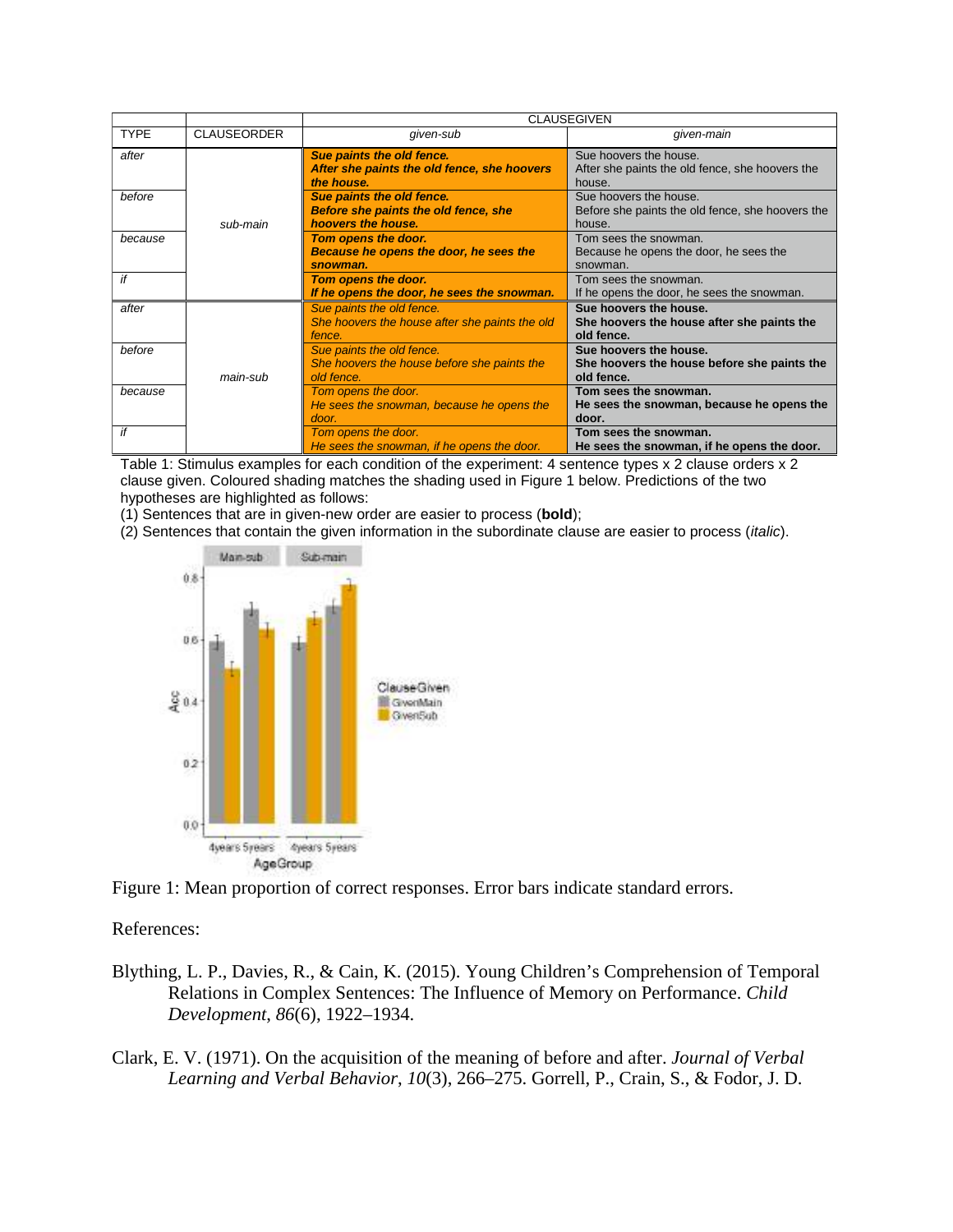(1989). Contextual information and temporal terms. *Journal of Child Language*, *16*(3), 623–632. https://doi.org/10.1017/S0305000900010758

Haviland, S. E., & Clark, H. H. (1974). What's new? Acquiring new information as a process in comprehension. *Journal of Verbal Learning and Verbal Behavior*, *13*(5), 512–521.

## **Semantic correlates of causative constructions across languages: A potential solution to the retreat from overgeneralization error?**

Ramya Maitreyee $^{\rm l}$ , Laura Doherty $^{\rm l}$ , Tomoko Tatsumi $^{\rm l}$ , Ben Ambridge $^{\rm l}$ 

<sup>1</sup>University of Liverpool, European Research Council, Liverpool, United Kingdom

Few of the productive generalizations that language learners must form are truly exceptionless. Thus children must somehow learn *not* to apply a particular generalization to exception items, while – at the same time – continuing to apply this generalization to items with which it is consistent, including items for which this generalization is novel. The present study investigates one proposal for how this is accomplished in the domain of causation: one of the most fundamental concepts in human cognition, and one that boasts at least one dedicated grammatical structure in probably all human languages (Haspelmath, 1993; Dixon, 2000). For example, English children must learn that while some verbs can appear in the transitive-causative construction (e.g., *The man broke/moved/rolled/spun the vase*), others cannot (e.g., *\*The clown laughed/cried/fell/disappeared the man*), and instead mark causation using the *periphrasticcausative* construction with *make* (e.g., *The clown made the man laugh/cry/fall/disappear*). This is not merely a quirk of English. Many of the world's languages (Shibatani & Pardeshi, 2002, discuss 38 examples) have two causative structures, which particular verbs prefer to a greater or lesser degree: (1) a *more-transparent* structure with the verb *cause/make/do* or a morpheme that is often a historically grammaticalized form of that verb (e.g., Japanese *-(s)ase*) and and (2) a *less-transparent* structure that marks causation more idiosyncratically (e.g., the English transitive causative).

So how do children learn which verbs are compatible with the more- and less-direct causative structures? One possibility (e.g., Pinker, 1989) is that children use an observed correlation between verbs' semantics and their distribution (Shibatani & Pardeshi, 2002):

- Less-direct causation entails an event in which "both the causing and the caused event enjoy some degree of autonomy…The caused event… may have its own spatial and temporal profiles distinct from those of the causing event", and hence is associated with *more-transparent* causative marking.
- More-direct causation "entails a spatio-temporal overlap of the causer's activity and the caused event, to the extent that the two relevant events are not clearly distinguishable", and hence is associated with *less-transparent* causative marking.

We test this prediction by investigating the extent to which by-verb ratings of this *event-merge* property predict the ability of particular verbs to undergo more- and less-transparent causation in